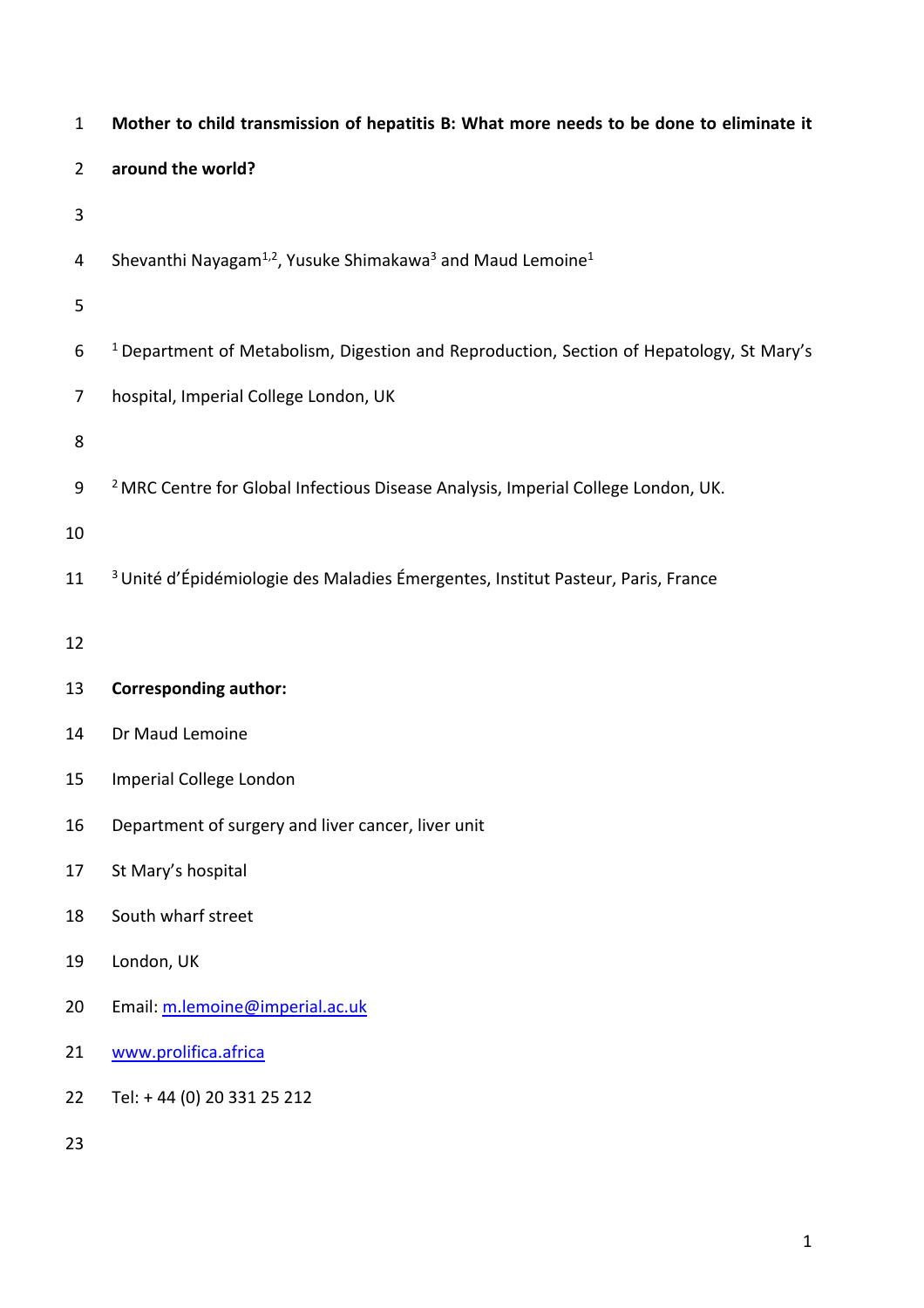### **Abstract**

 Mother-to-child transmission (MTCT) of hepatitis B virus (HBV) is a key component of the hepatitis B burden worldwide. Despite its efficacy to prevent HBV transmission, infant 27 vaccination is not enough to control HBV MTCT. Additional efforts are urgently needed to evaluate and scale-up preventive strategies especially in endemic countries, which are most affected with the epidemic. This review highlights the efficacy and barriers of the currently validated measures for the prevention of HBV MTCT and proposes alternatives adapted to resource-limited settings to eventually achieve HBV elimination worldwide.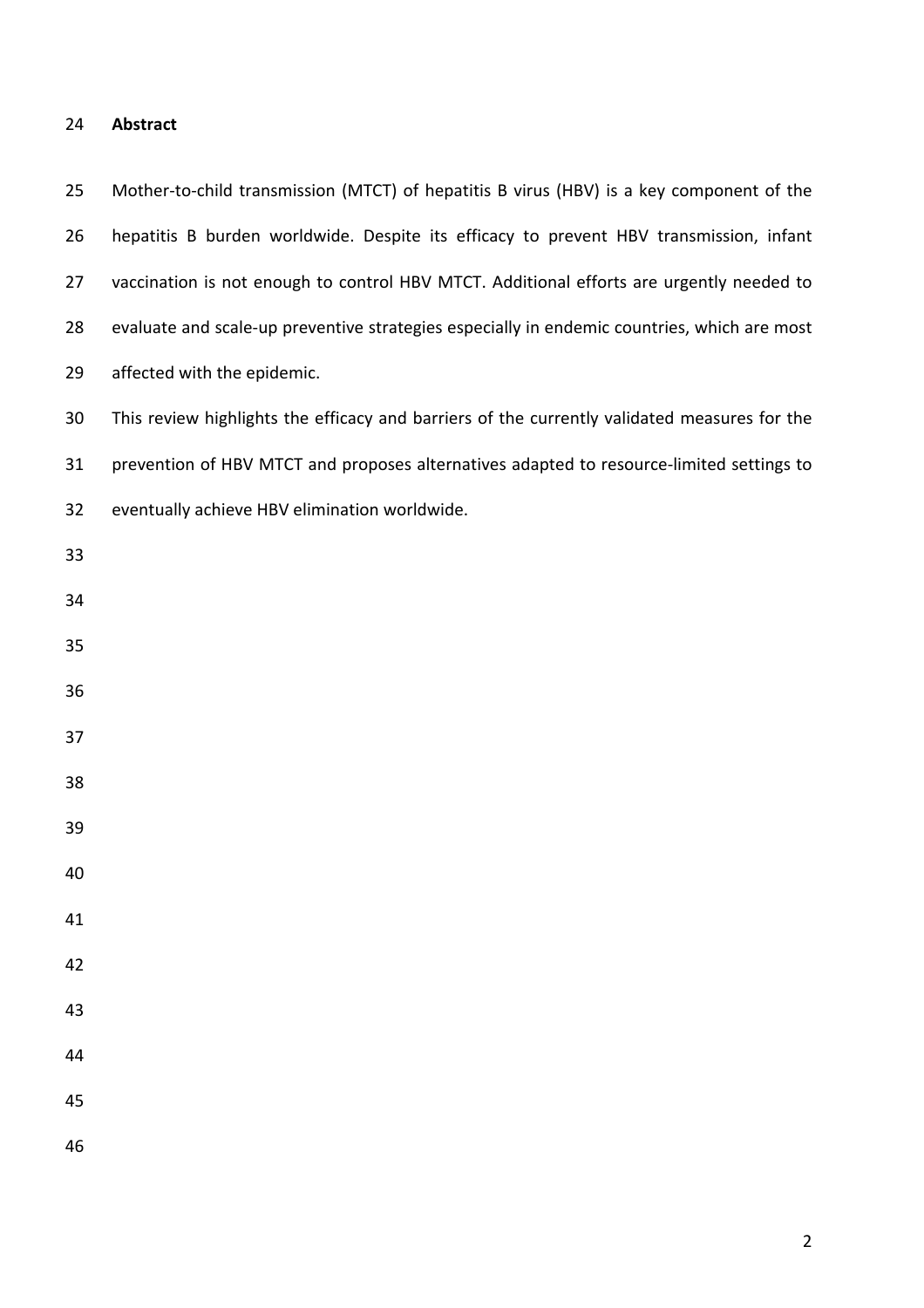#### **Background**

 Viral hepatitis is responsible for nearly 1.4 million deaths annually and estimated 257 million persons are chronically infected with hepatitis B virus (HBV) globally. This burden of HBV infection is concentrated in the Western Pacific and African Regions, which account for 115 51 million and 60 million of cases, respectively.<sup>1</sup> The epidemic is maintained despite the availability of safe and highly effective prevention and treatment tools, which are not scaled-up to optimal levels, particularly in most endemic low-middle income countries. (LMICs).

 In 2016 the World Health Assembly adopted the first global health targets for elimination of viral hepatitis as a public health threat and viral hepatitis was incorporated in the sustainable 57 development goals.<sup>2</sup> The WHO's Global Health Sector Strategy HBV impact targets, included a 90% reduction in new infections and a 65% reduction in mortality by 2030, with an aim to reduce the prevalence of hepatitis B surface antigen (HBsAg) in children to 1% by 2020 and <0.1% by 2030. Although the growing political momentum for viral hepatitis was strongly welcomed by the hepatitis community and public health organisations, these targets were recognised as ambitious in scale. To reach these incidence reduction targets, a substantial scale-up of interventions to prevent mother-to-child transmission (MTCT) is needed. An estimated coverage of timely administration of hepatitis B vaccine at birth, a key intervention 65 to control MTCT, at baseline in 2015 was 38%; this needs to be increased to 90% by 2030.<sup>3</sup> In 66 addition to the global targets, some WHO regions have also adopted their own region-specific targets. For example, in 2017, the WHO's Western Pacific Region (including East Asia and the Pacific islands) endorsed a regional framework for the triple elimination of MTCT of HIV, HBV 69 and syphilis.<sup>4</sup>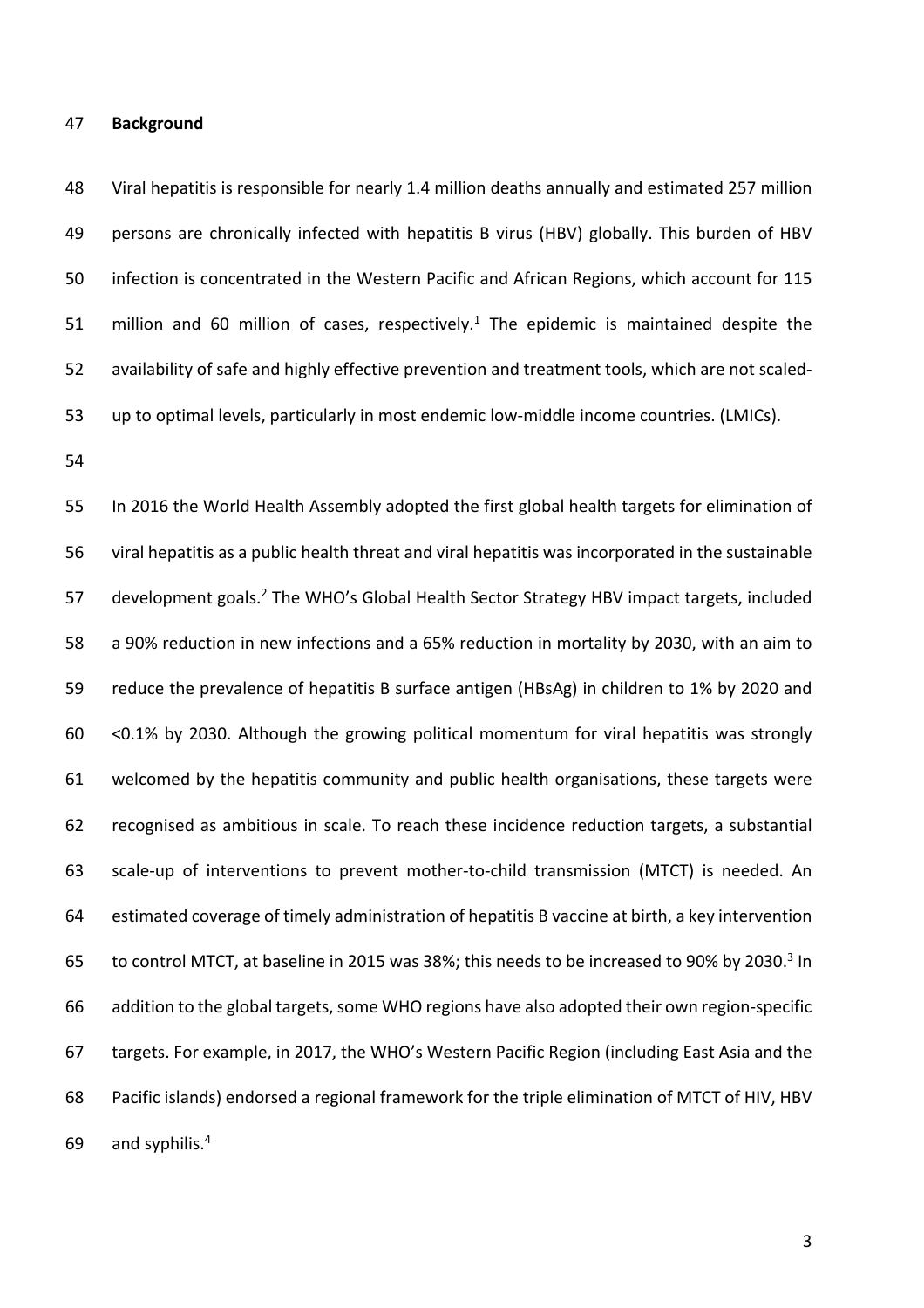Since 1981 safe, inexpensive and effective vaccines against HBV have been available. In 1992 the WHO recommended that childhood hepatitis B vaccines should be included in all immunization programs and it has been integrated successfully into the Expanded Programme on Immunizations (EPI) of most countries. However, in many countries the vaccines were scheduled at 6, 10 and 14 weeks as a combined vaccine (pentavalent or hexavalent), with diphtheria, tetanus, pertussis, Haemophilus influenza type B (HiB) with or without polio vaccines. This infant vaccination schedule interrupts horizontal (child-to-child) transmission of HBV and the scale-up of infant vaccination has already had significant impact on the reduction of HBV prevalence and hepatocellular carcinoma (HCC) incidence 80 worldwide.<sup>5,6</sup> But infant vaccination alone does not effectively control HBV MTCT.

 In the pre-vaccination era, it was estimated that 40% of HBV transmission was occurring from 83 mother-to-child in Asia, compared to 10% in Africa.<sup>7</sup> Several theories have been proposed to explain the differences in perinatal transmission risk by region, including HBV genotype 85 differences<sup>8,9</sup>, varying levels of HBV DNA and differences in obstetric complications.<sup>10</sup> In East 86 and Southeast Asia, genotypes B and C predominate, the latter is associated with a higher risk of MTCT and increased severity of liver disease, whereas in Africa, where horizontal 88 transmission is responsible for a greater proportion of transmission, genotypes A, D and E are 89 more common.<sup>8,11</sup> However, established patterns of transmission are likely to play a key role in why a certain mode of transmission predominates in a given region.

 Prevention of HBV MTCT is important for the following reasons. Firstly, the chance of 93 becoming a chronic carrier of HBV if infected perinatally is as high as 90%.<sup>7</sup> Secondly,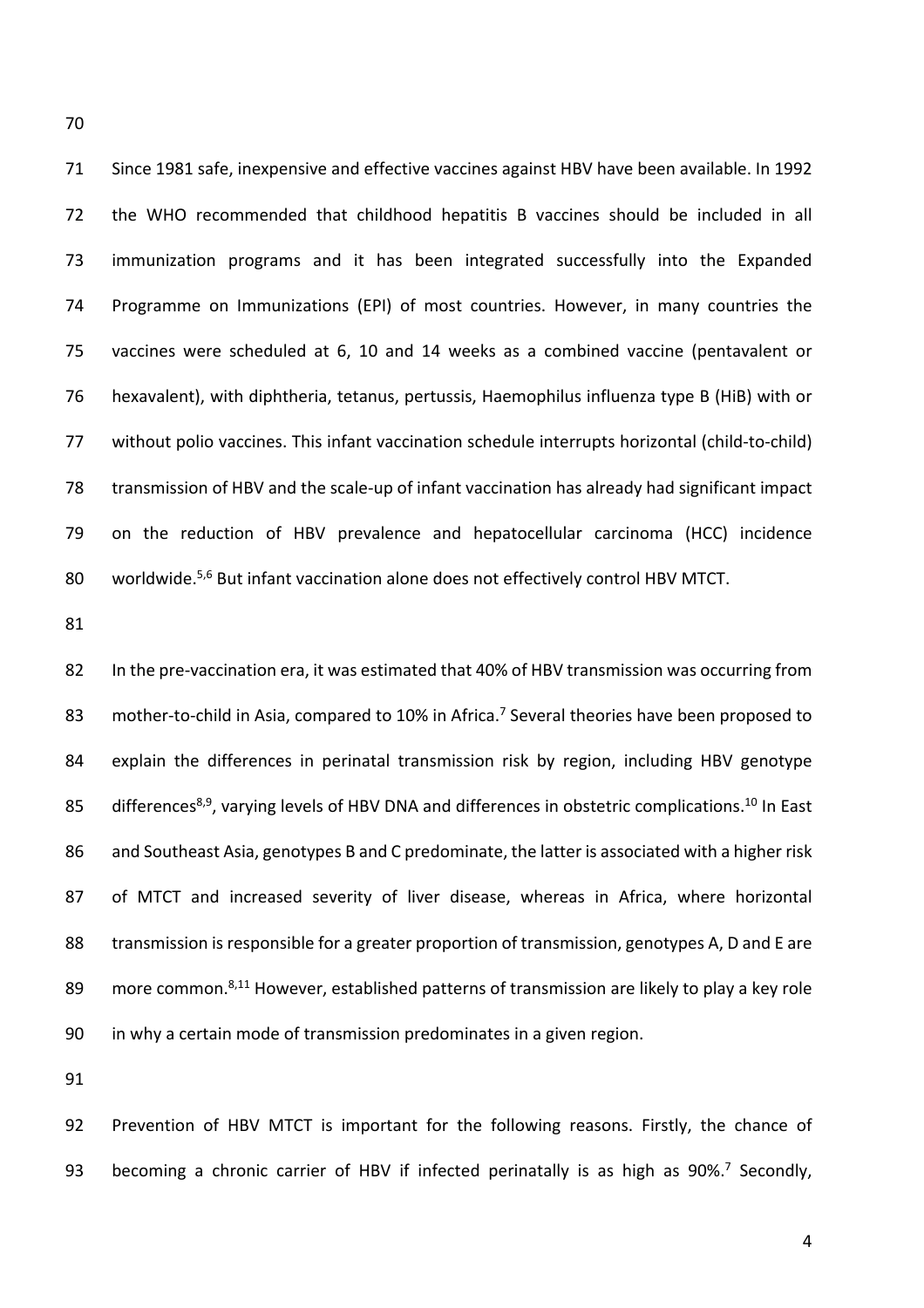modelling studies have offered an insight into the changing epidemiology of transmission. They have suggested that, given the success of infant vaccination, in the future the relative contribution of HBV MTCT among new infections will be higher in all regions, not just in Asia 97 which was originally thought to be the region where HBV MTCT predominates.<sup>3</sup> Furthermore, a systematic review suggested that over 350,000 newborns are infected with HBV each year at birth in sub-Saharan Africa, which is twice the number of incident paediatric HIV infections 100 in the region.<sup>10</sup> Thirdly, it has been suggested that the mode of HBV transmission may be one of the determinants of the natural history of chronic HBV infection. Several studies have shown that, compared to people who established chronic HBV infection through horizontal transmission, those who have acquired infection through perinatal MTCT have lower chance of spontaneous HBeAg and HBsAg loss, and higher risk of persistent viral replication, high alanine transaminase (ALT) levels, severe fibrosis requiring treatment and hepatocellular 106 carcinoma (HCC), than those acquired horizontally.<sup>11-14</sup> In The Gambia, West Africa, a long- term (28 years) follow-up of children with chronic HBV infection found that the risk of having significant fibrosis was 5.0 times higher in those with HBV-infected mothers than in those with HBsAg-negative mothers, suggesting that the role of MTCT was two-fold: not only 110 increases the risk of chronic HBV infection, but also the risk of liver complications.<sup>11</sup>

# **HBV PMTCT Interventions**

 There are additional tools that can be added to infant HBV vaccination that are effective to prevent HBV MTCT: timely birth dose vaccination (TBDV), as defined as, the administration of the first dose of HBV vaccine to babies within 24 hours after birth, hyperimmune hepatitis B immunoglobulin (HBIG) and, more recently, antiviral therapy for HBV-infected pregnant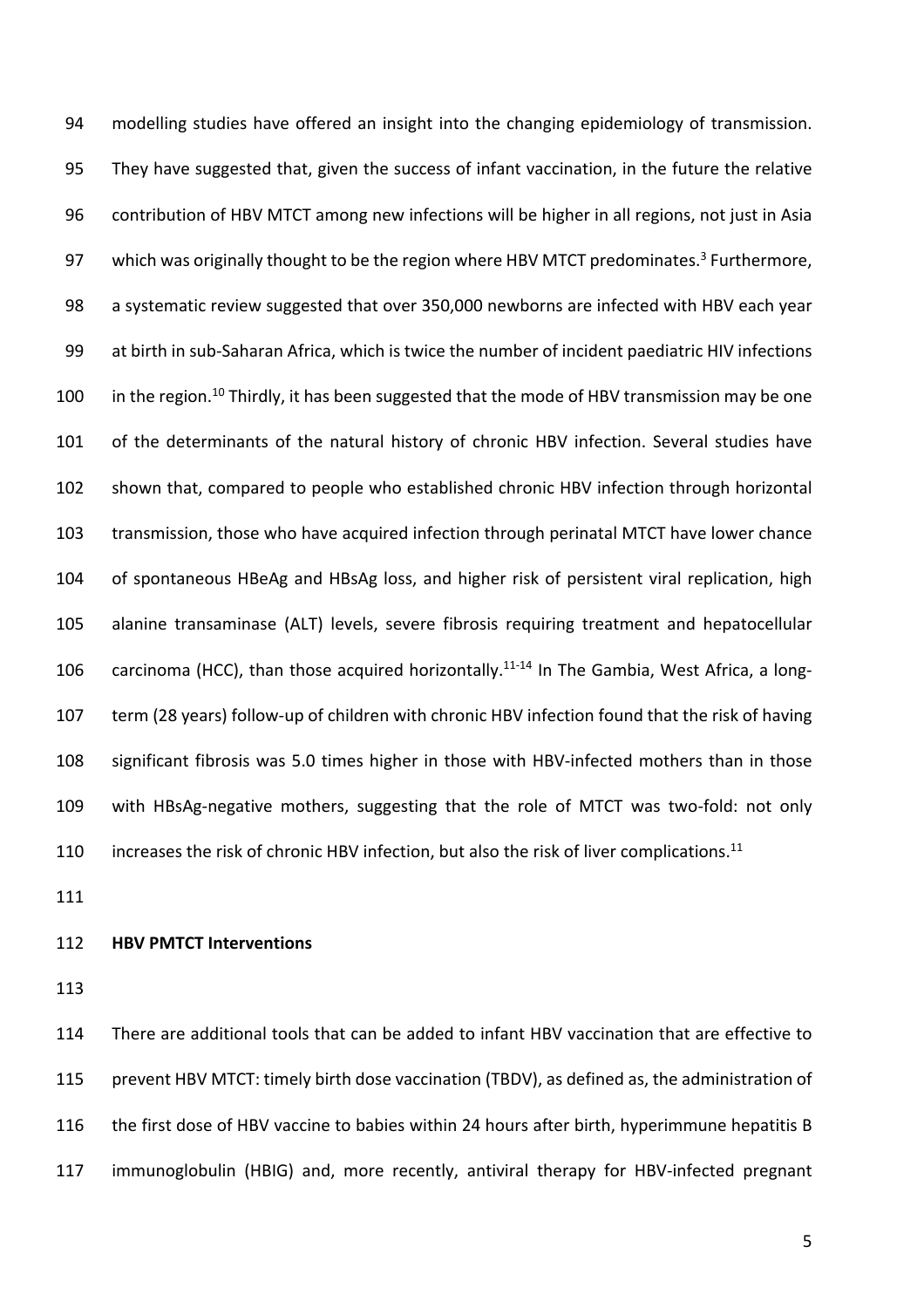mothers with high risk of infants' immunoprophylaxis failure despite receiving TBDV and 119 HBIG. 15,16 However, the coverage of these interventions is globally highly heterogenous, with data from a recent study by the Polaris group suggesting that in 2016 only 46% of infants received TBD vaccine, 13% of infants born to HBsAg-positive mothers received HBIG and completed a series of hepatitis B vaccines including birth dose and <1% of mothers with high 123 viral load received antiviral treatment.

 China is an example of a high HBV burden country, which has made substantial progress in its efforts toward elimination of HBV MTCT. Sequential national sero-surveys have shown the dramatic reduction in under 5-year-old HBsAg prevalence from 9.67% in 1992 to 0.32% in 128 2014.<sup>18</sup> This has been spearheaded through strong political commitment with early introduction of universal infant and HBV vaccination at birth, a partnership between the Government and GAVI, the Vaccine Alliance, to provide free BDV and the increasing of number of deliveries that occur in hospitals through a rural reform policy. Modelling studies suggest that with continued coverage at such high levels could lead to China reaching a target HBsAg prevalence of <0.1% even ahead of the global targets (*unpublished*).

**1. Timely Birth Dose Vaccination (TBDV)**

 In the absence of preventive measures the risk of HBV MTCT from HBsAg-positive/HBeAg- positive mothers is estimated at 70-100% in Asia and 40% in Africa; this risk is lower from 139 HBsAg-positive/HBeAg-negative mothers estimated at 5-30% in Asia and 5% in Africa.<sup>10,19-21</sup>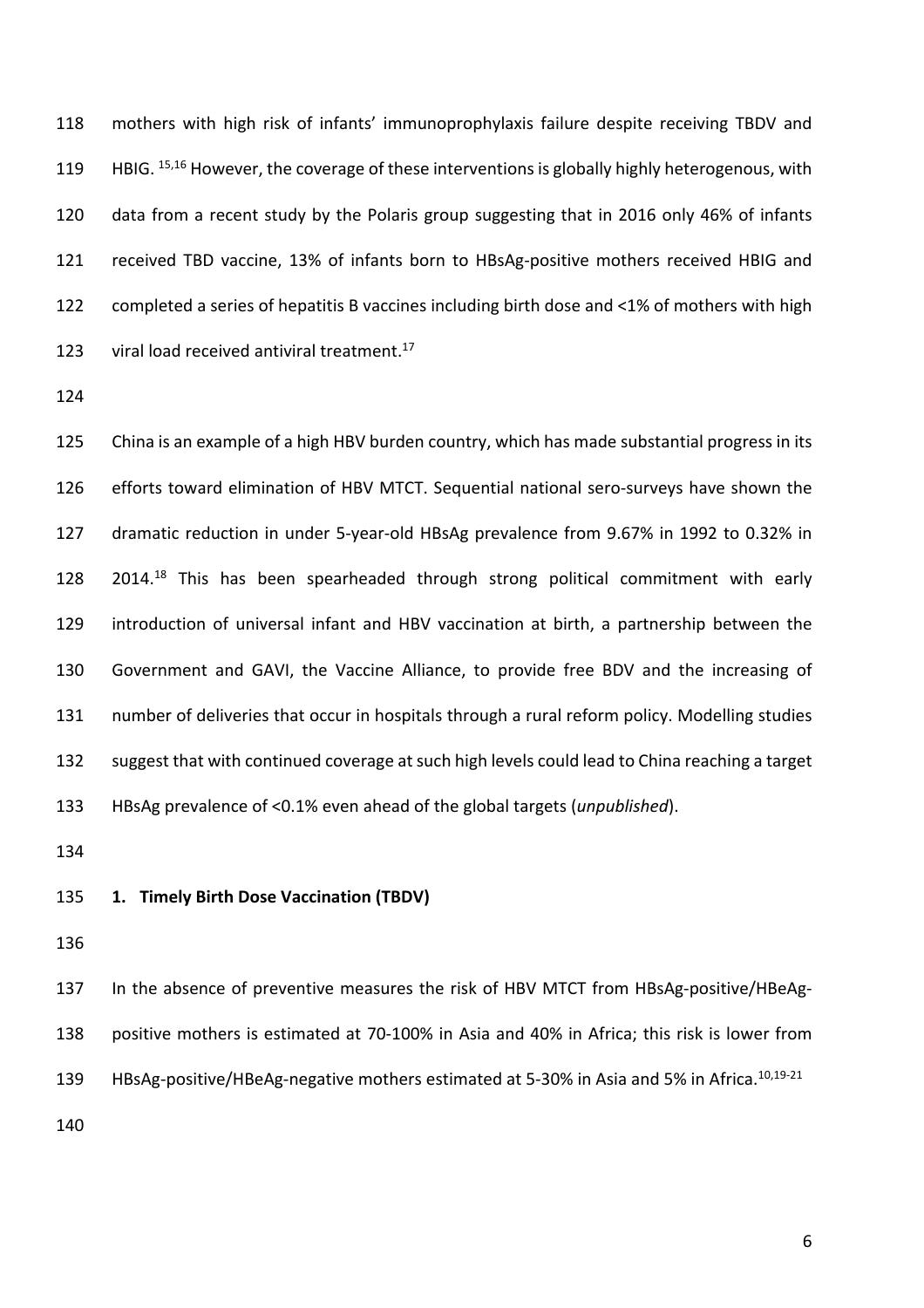HBV TBDV has been shown to significantly reduce the risk of HBV MTCT to 10-30% in babies born to HBeAg-positive mothers and less than 0.5% in babies born to HBeAg-negative 143 mothers<sup>10,22,23</sup> The efficacy and cost-effectiveness of TBDV in preventing MTCT, compared to placebo or no immunisation intervention, has been well established in Asia but not in Africa. 24-27

 Although the benefits of HBV TBDV have been poorly documented in Africa and despite many challenges related to its implementation, since 2009 the WHO has recommended universal HBV TBDV regardless of the HBV status of the mothers and irrespective of the HBV endemicity 150 of the country of birth. However, some countries have chosen different approaches including adoption of a targeted HBV BD intervention for only babies born to HBsAg-positive women.<sup>28</sup>

 In a non-randomized study conducted in Côte d'Ivoire Ekra et al. compared two vaccination schedules: 0-6-14 weeks (interventional group with HBV BDV) and 6-10-14 weeks (control group without BDV). The study did not show any statistical difference between both groups on the risk of HBV MTCT (HBsAg positivity in infants aged 9 months: 0.5% (9/1896) in the HBV 157 BDV group and 0.5% (10/1900) in the group with BDV.<sup>29</sup> These results should be interpreted with caution, as it is a non-randomized study, in which two health centers were allocated to the intervention and two others to the control. In addition, the condition of the vaccine storage might have been suboptimal. An ongoing study in Burkina Faso (NéoVac study) is assessing the effectiveness of HBV BDV compared to the conventional hepatitis B vaccination schedule starting at 8 weeks (clinical trials.com).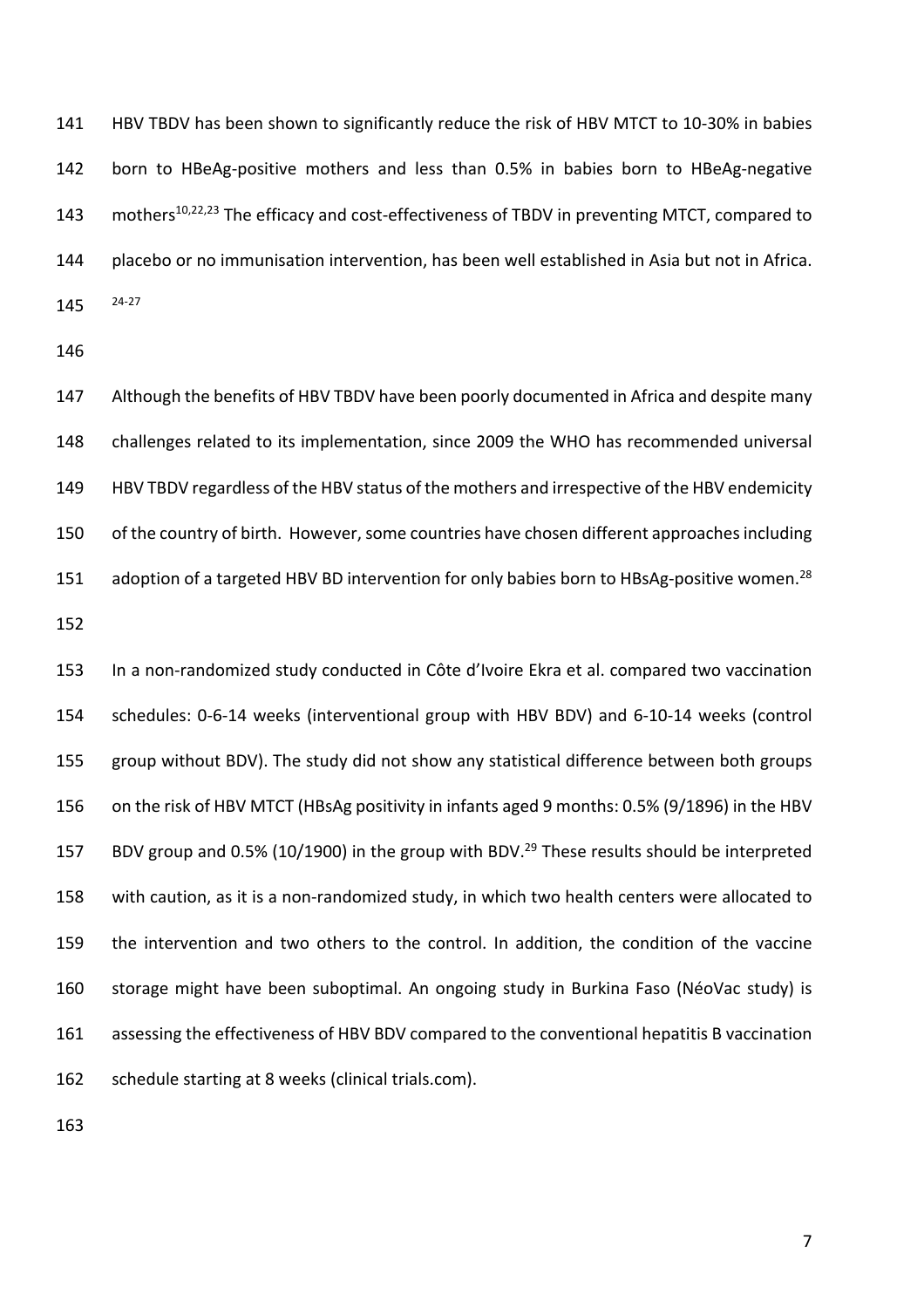In its recommendation the WHO recommends the TBDV "preferably within the 24 hours". However, the efficacy of HBV birth dose vaccine when its administration is delayed beyond 24 hours remains unclear, and whether such a delay should be accepted is still a matter of debate. Theoretically the efficacy should be reduced progressively with increasing delay in 168 the first dose administration.<sup>30</sup> Indeed, observational studies found that receiving the first dose beyond 7 days after birth, compared to the BDV, was associated with higher rate of 170 positive HBsAg in infants born to HBV-infected mothers<sup>31</sup> and also in infants born to mothers 171 with any HBV status<sup>32-34</sup>. However, these studies failed to show that delaying the first dose beyond 24 hours but within 7 days is associated with higher risk of infant HBsAg positivity 173 than BDV administration. But the HBV TBDV poses many challenges and its global coverage is 174 estimated to be only 40%<sup>1,17</sup> and is highly heterogenous between regions. The Western Pacific region managed to increase the coverage of BDV from 2% in 2000 to 83% in 2015 which was 176 credited to a regional commitment and goal for control of HBV infection.<sup>35</sup> In sharp contrast, in the African region, only 12 countries have implemented BDV into national policy with reported regional coverage level of only 10%. More worryingly, studies have revealed even lower coverage rates within 24 hours of birth than nationally reported data. For example, a study in The Gambia found that, between 2004 and 2014, despite BDV being part of the national policy, only 1.1% of newborns received their first dose of HBV vaccine within 24 hours 182 of birth, 5.4% by day 7 and 58.4% by day 28.<sup>36</sup> This finding of low coverage in The Gambia, was replicated by another study which found that only 9% of infants received HBV BDV and 184 the median time to "birth dose" vaccination was 11 days (IQR 6-16 days).<sup>37</sup> Heterogeneity in interpretation by health care workers of the definition of a timely birth dose vaccination may also contribute to this disparity.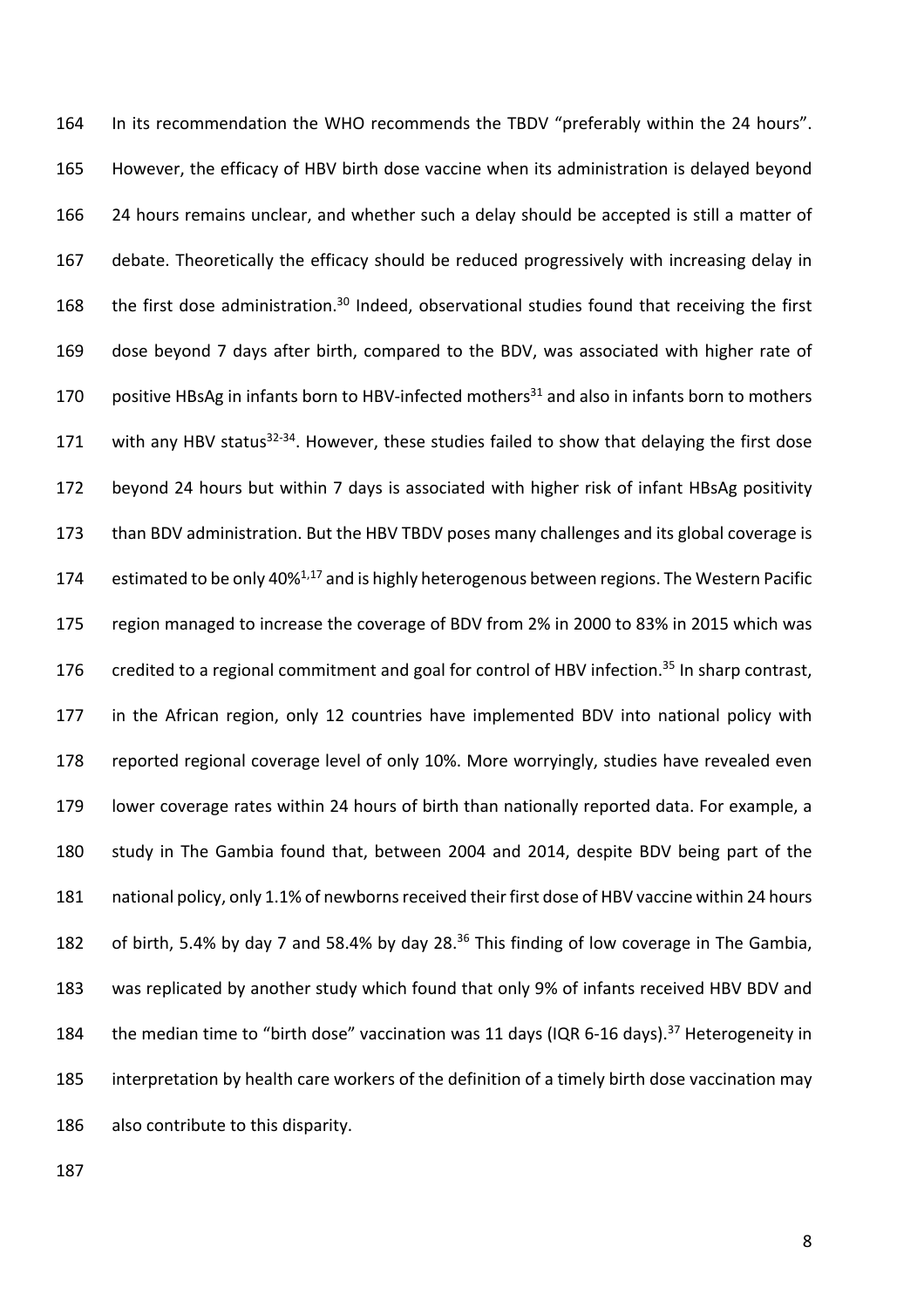**2. HBIG**

 MTCT, from around 70% with TBDV alone to 90% when used in combination. HBIG, in addition to TBDV has been found to be cost-effective in some high or upper middle-193 income settings, including China were it has been successfully implemented to high levels.<sup>38-</sup> 194 <sup>40</sup> However, the use of HBIG is very variable. In some settings, like China, UK and USA, it is given to all children born to all HBsAg positive mothers. Whereas in some other settings, like Taiwan, free HBIG is offered only to hepatitis B e antigen (HBeAg) positive mothers who have 197 higher risk of MTCT with TBDV alone.<sup>41</sup> On a global scale, however, coverage is low and HBIG is not a universal WHO recommendation given its high costs, need for cold chain and supply and safety (blood product) issues. Given the associated costs and logistical requirements, it is 200 likely to remain a supplementary intervention to reduce the risk of perinatal transmission, in selected settings. Furthermore, emerging data suggests that HBIG does not provide additional protection, compared to birth dose alone, in infants born to mothers who are HBeAg negative 203 with low viral loads. $10,23$ 

The addition of passive immunisation with HBIG increases the chance of controlling HBV

# **3. Peripartum antiviral therapy**

 The risk of HBV MTCT is closely related to high HBV DNA levels usually over 200,000 IU/ml. Data mainly from Asia have confirmed the efficacy and safety of peripartum antiviral therapy using tenofovir disoproxil (TDF) in addition to TBDV and HBIG to control HBV MTCT in mothers 211 with the highest risk of HBV MTCT. $42-44$  The 2016 study by Pan and colleagues from China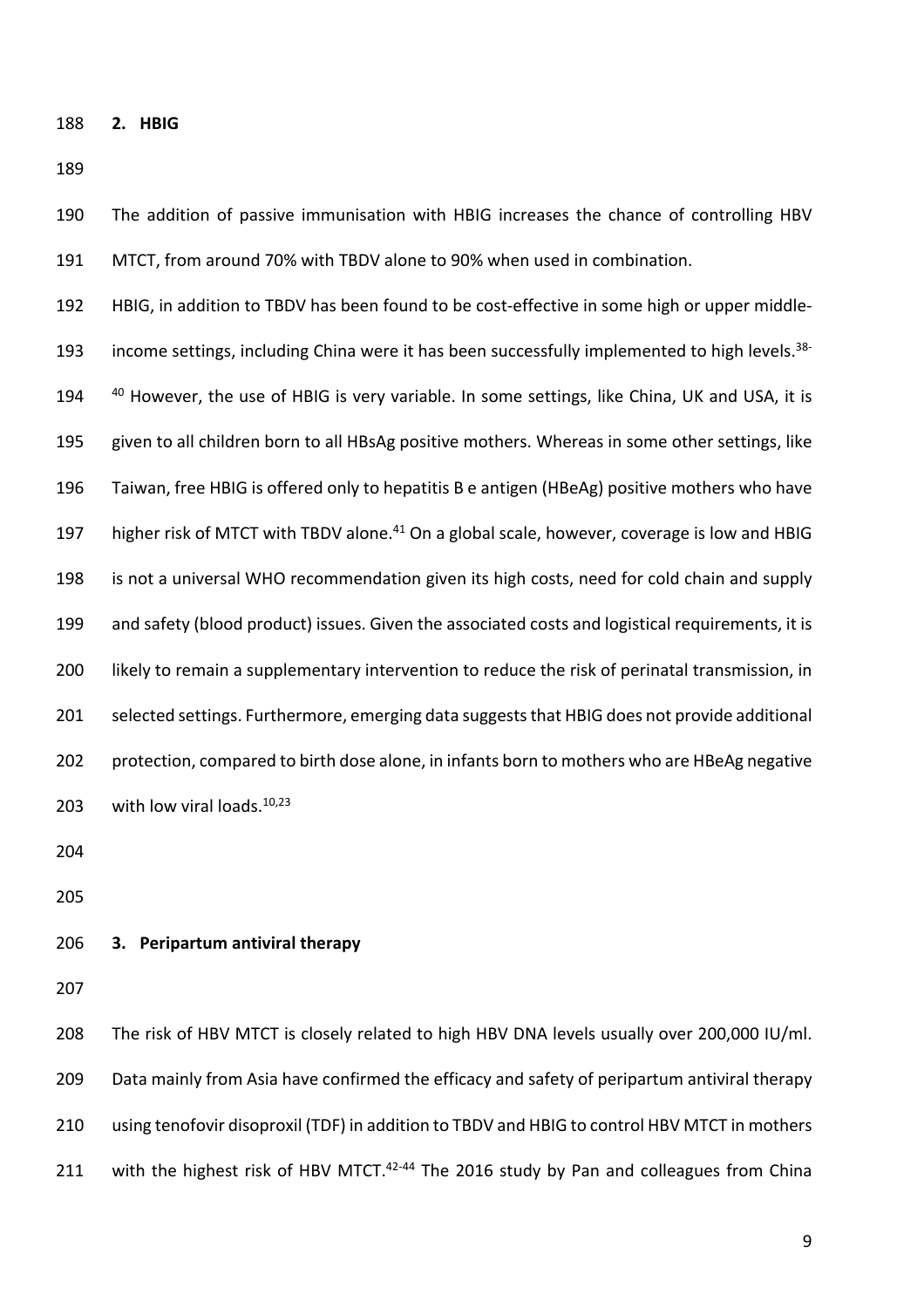212 provides strong evidence to support the efficacy of this strategy.<sup>45</sup> This open labelled randomised trial of 200 HBeAg-positive mothers with HBV viral loads over 200,000 IU/ml, showed a significant reduction in rates of MTCT among those who were treated with TDF (in 215 addition to TBD and HBIG) during the last trimester of pregnancy versus those who received standard passive (HBIG) and active (TBDV) immunisation alone (rate of HBV MTCT in intention to treat analysis: 5% versus 18% (p = 0.007) and in per protocol analysis: 0% vs 7% (p=0.01)). However, current coverage of HBV peripartum antiviral therapy on a global level is still low and limited to experienced hepatology centres in high-income countries. Peripartum antiviral 220 treatment now forms part of international guidelines including EASL and AASLD  $46,47$  but is not 221 yet part of the WHO recommendations, although this is being reviewed.

 In low-income endemic countries systematic treatment of all HBsAg-positive pregnant women irrespective of HBV viral loads has been raised in order to simplify treatment 225 evaluation without the need for viral load testing.<sup>48</sup> However, this strategy is highly questionable in countries where the number of infected pregnant women is high, proportion 227 of pregnant women with high viral load is low and the related cost-effectiveness of such a 228 strategy remains uncertain.<sup>49</sup>

# **What remains to be done?**

**1. Strategies to increase TBDV**

233 The reasons for the low coverage of TBDV are multifactorial. The scale-up and delivery of TBDV to ambitious global target levels poses financial and logistical challenges, particularly in sub-Saharan Africa, due to the high fertility rate and number of out of hospital births.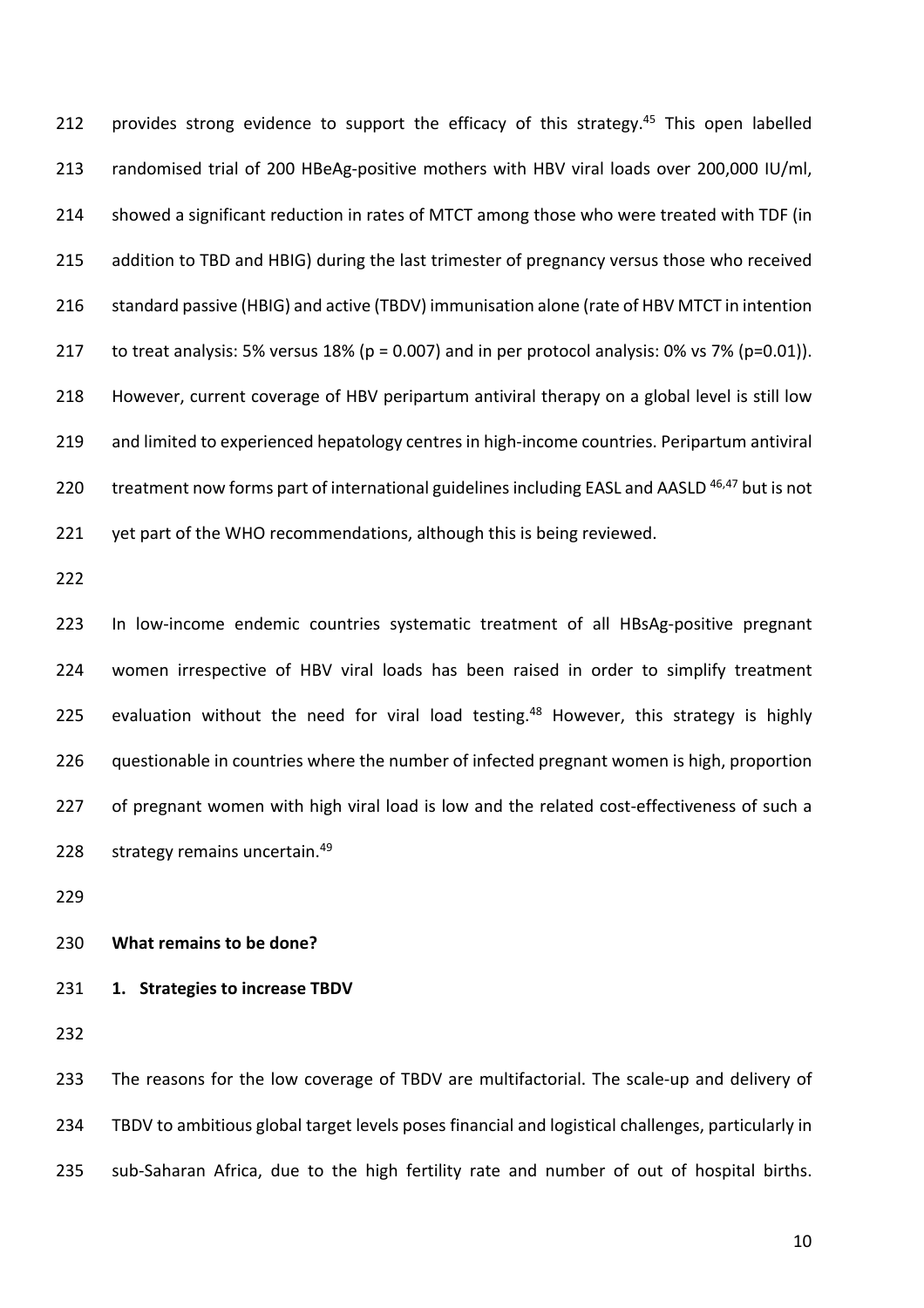Furthermore, the perceived need for cold chain, lack of awareness and education and lack of 237 integration of the TBDV within maternal child health programmes have all been identified as 238 barriers.<sup>50</sup> Despite the many challenges to the delivery of TBDV, there has been progress and innovations in some settings, which provide opportunities and lessons to be learnt and for possible translation into other regions.

 A recent study showed HBV TBDV coverage was positively correlated with institutional delivery rates and skilled birth attendance rates, both worldwide and in the African, South-244 East Asian and Western Pacific Regions.<sup>51</sup> A recent multi-centre study assessed barriers to TBDV across 78 health facilities in 5 African countries at various stages of introduction of TBDV 246 policy. Among the main barriers the authors identified the lack of outreach programmes to cover out of hospital births, TBDV given at discharge from health facility, absence of weekend 248 vaccination services and low staff awareness about safety of BDV.

 Overcoming the challenge of high out-of-hospital births and unassisted births is likely to be difficult in the African region. However, such an approach is likely to have an overall positive impact on maternal and newborn health which will extend beyond facilitating the administration of TBDV. In China, increasing the number of health facility based births was done through establishment of insurance programmes to allow all pregnant women to have access to birthing facilities and this was demonstrated in China to have contributed to 256 improved TBDV coverage rates.

**Outreach services for vaccine delivery for out-of-hospital births:** 

**Innovative vaccine tools:**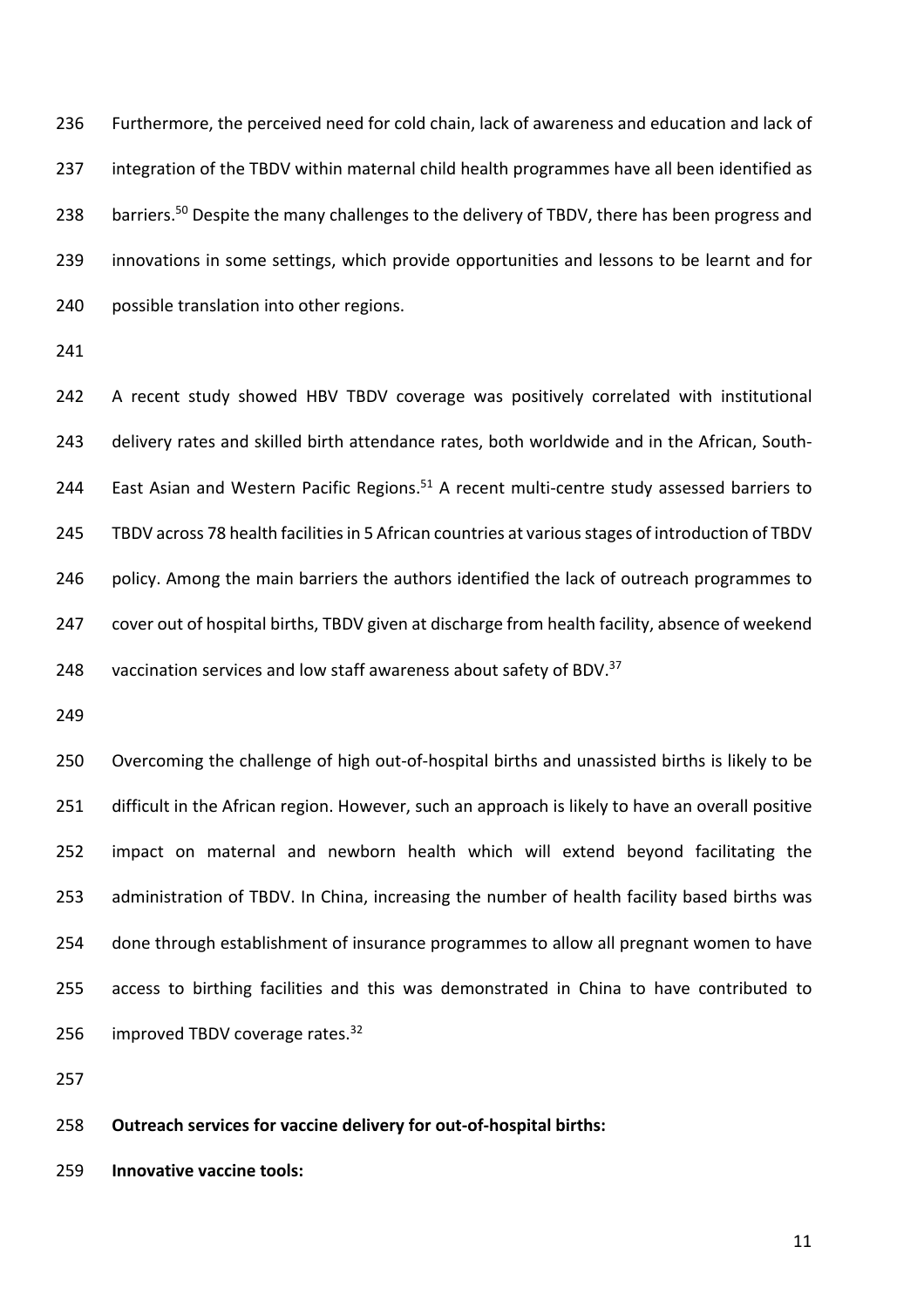#### **Compact prefilled auto-disposable device (CPAD):**

261 An innovative solution in some settings including Indonesia is the use of a compact prefilled auto-disposable device (CPAD) called Uniject to deliver HBV TBDV, which has been found to be safe and effective, increase coverage rates and is cost saving compared to standard multi-264 dose vials.<sup>52</sup> However, apart from in Indonesia the device has not been used on a national 265 scale, outside pilot studies in Asia and the Western Pacific region. The high cost of the device and sole manufacturer are possible reasons for this. However, the use of such a device for 267 delivery of HBV BDV has never been assessed in the African region. Studies have also looked at the use of the Uniject system for the administration of other interventions like oxytocin and pentavalent vaccines, by minimally trained community workers, with encouraging 270 results. 53,54

#### **Microneedle patches**:

 Recently, coated metal microneedle patches (cMNPs) and dissolvable microneedle patches (dMNPs) that deliver adjuvant-free hepatitis B vaccine to the skin in a simple-to-administer 275 manner have been developed and positively assessed in mice. This technology is still under 276 development and has never been assessed in humans.<sup>55</sup>

# **Cold Chain Requirements**:

 Vaccine cold chain requirements have often been reported as a barrier to TBDV, particularly in rural health facilities and in settings where there is a high number of out-of-hospital births. However, data is accumulating on the heat-stability of hepatitis B vaccines raising the possibility of a controlled temperature chain (CTC) strategy, which is one that allows vaccines to be kept outside of the cold chain for a limited time period. A review by the WHO has shown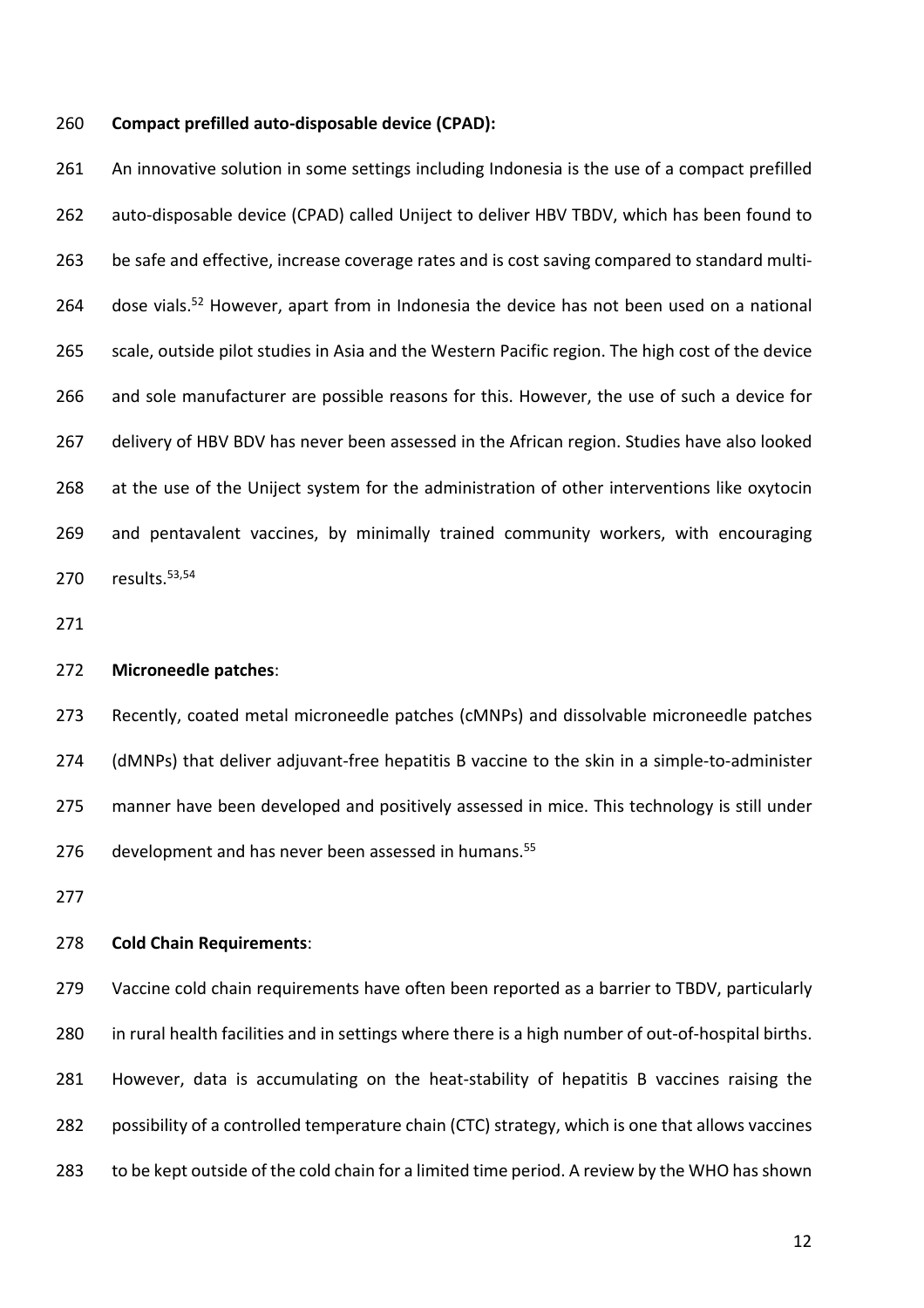284 that most HBV vaccines are thermo-stable up to 45 °C for one week, and up to 40 °C for several 285 weeks.<sup>56</sup> A survey of 25 countries in the Western Pacific and African regions, found that 72% 286 of responding countries thought that a CTC licenced HBV vaccine would help with the 287 provision of BDV, through helping facilities with cold chain restraints as well as to reach out-288 of-hospital births.<sup>57</sup> However, cost of the CTC licenced vaccines would determine their 289 decision with 60% only willing to accept a price of less than \$0.50 per dose. A recent modelling 290 study estimated that a CTC strategy would impact on hepatitis B related burden of disease 291 through increasing coverage of timely birth dose vaccination and be cost-effective, or even 292 cost-saving, in most world regions.<sup>58</sup>

293

294 **Cost:**

295 The cost of monovalent HBV vaccine, although inexpensive (US\$0.20 per dose) still remains a 296 barrier to wide-scale implementation as the cost implications to the country is much higher 297 than just the cost of the vaccine itself and include infrastructure and systems for delivery of 298 the vaccine. Although in most countries TBDV has not been supported by funding agencies, 299 The Global Vaccine Alliance (GAVI), has recently expressed conditional support of the HBV 300 TBDV in their 2021-2025 strategy subject to replenishment of funding.<sup>59</sup> This is likely to have 301 an impact on the number of countries who introduce it into national policy over the coming 302 years.

303 **Monovalent BD vaccination:**

304 Monovalent TBDV is available in single dose or multidose (up to 10 doses per vial). Many 305 countries in Africa have adopted a multi-dose vial vaccination policy.<sup>37</sup> However, vaccinator 306 reluctance to open multi-dose vials if there are only a few births, due to perception about 307 wastage of doses, has been found to be a barrier to TBDV coverage.<sup>57</sup> Whether this could be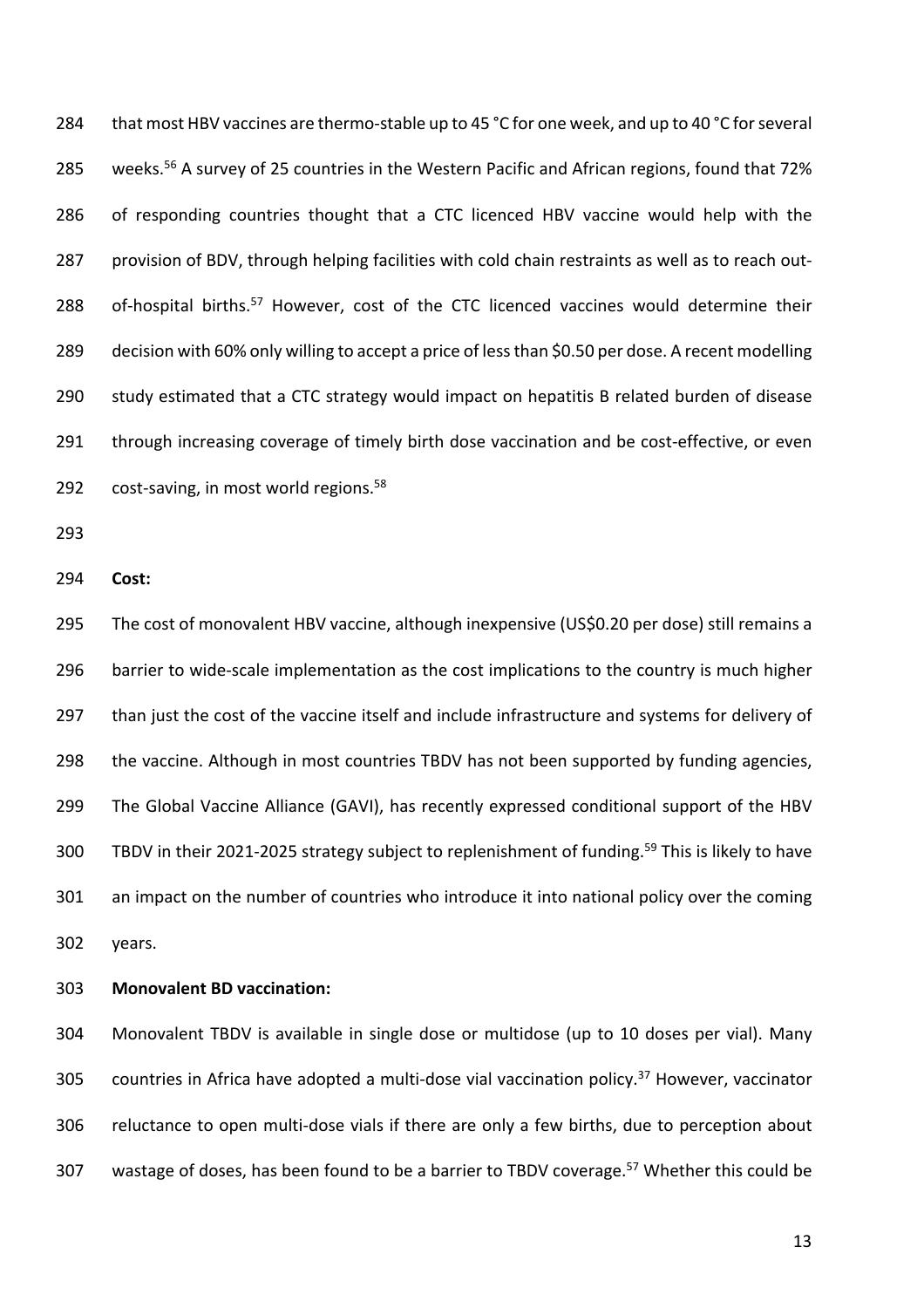overcome by education of staff administering vaccinations or whether single dose monovalent vaccines should be purchased for all births or for use in facilities with low birthing rates remains to be explored.

**Education**:

 Integral to all these efforts is improved health promotion aimed at both health providers and parents in order to increase awareness about the importance of administering hepatitis B vaccine within 24 hours of birth. Empowerment of women and equipping them with the knowledge and tools for seeking TBDV could increase uptake of interventions. A study of 147 health facilities in The Philippines, a country which introduced a national TBDV policy in 2007, found that the coverage of HBV TBDV was lower amongst neonates born in private hospitals compared to those born in government clinics or government hospitals (50%, 90%, 87%, p = 320 0.02).<sup>60</sup> The reasons surrounding this low coverage included failure to provide TBDV in the health facility, poor knowledge or training and patients being charged for TBDV, despite it being available for free through the national EPI programme. This highlights that in countries where there is a substantial private sector, policy and education need to be co-ordinated across public and private sectors.

 Further research is needed about the optimal method of increasing coverage of HBV TBDV in a method that is acceptable, feasible and cost-effective, particularly amongst rural or out-of-hospital births.

**2. Systematic antenatal screening for HBsAg among all pregnant mothers.**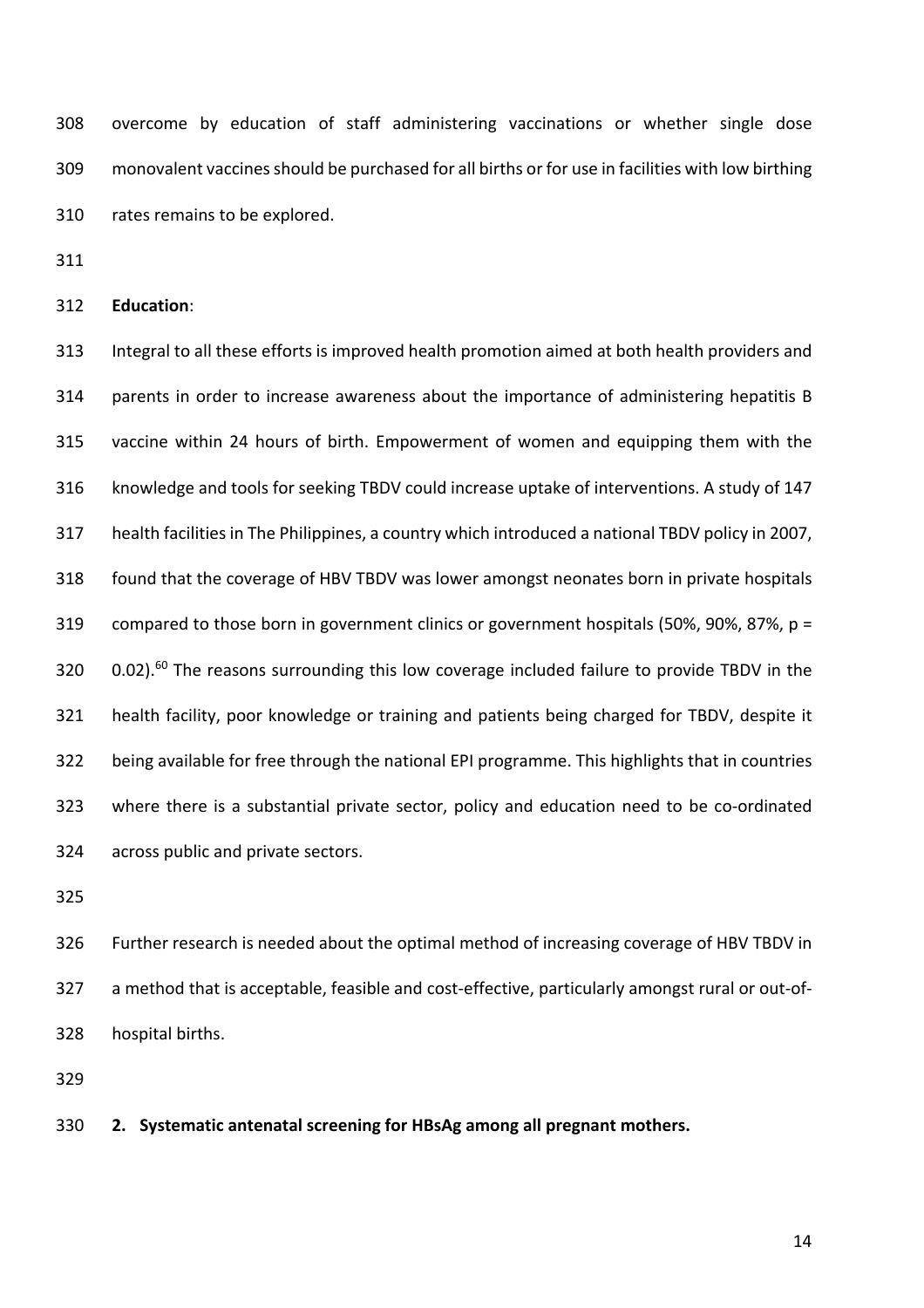Systematic antenatal screening for HBsAg is recently recommended by WHO in all countries 332 with a prevalence over 2%.<sup>61</sup> Unfortunately this does not form part of national policy in many countries, particularly in the African region and many women remain undiagnosed through pregnancy, missing an opportunity for intervention. Systematic screening would provide an ideal opportunity to identify mothers at high risk of MTCT, allowing women to be offered the appropriate education and tailor interventions to reduce HBV MTCT. Antenatal screening for HIV has reached high coverage rates in many countries and therefore the addition of HBsAg testing should not add a major incremental burden on health systems. The availability of low- cost rapid point-of-care tests for HBsAg, which have been shown to have high specificity and 340 sensitivity in the field settings<sup>62</sup>, should be used for HBV screening at all levels of health facility, especially in low-income countries.

#### **3. Simplification of diagnosis and risk stratification of HBV infected mothers**

 Although there are now intervention options for virtually eliminating HBV MTCT with the triple combination of TBDV, HBIG and peripartum antiviral therapy, such a strategy requires risk stratification of mothers at high risk of HBV MTCT. The current standard method to risk stratify includes testing for HBeAg and/or HBV viral load quantification; high-income countries base their intervention on HBV DNA levels. However, HBV DNA measurement is currently costly and requires high quality laboratory facilities and trained staff. The new HBV DNA GenXpert cartridges developed by Cepheid at low cost represent a good alternative to the standard HBV DNA systems but need to be validated in Africa.

 Most women tested positive for HBeAg have high HBV viral load and are considered at risk of HBV MTCT. HBeAg rapid point-of-care testing should contribute to improving prevention of HBV MTCT. However, to data, the few commercialised rapid diagnostic tests for the detection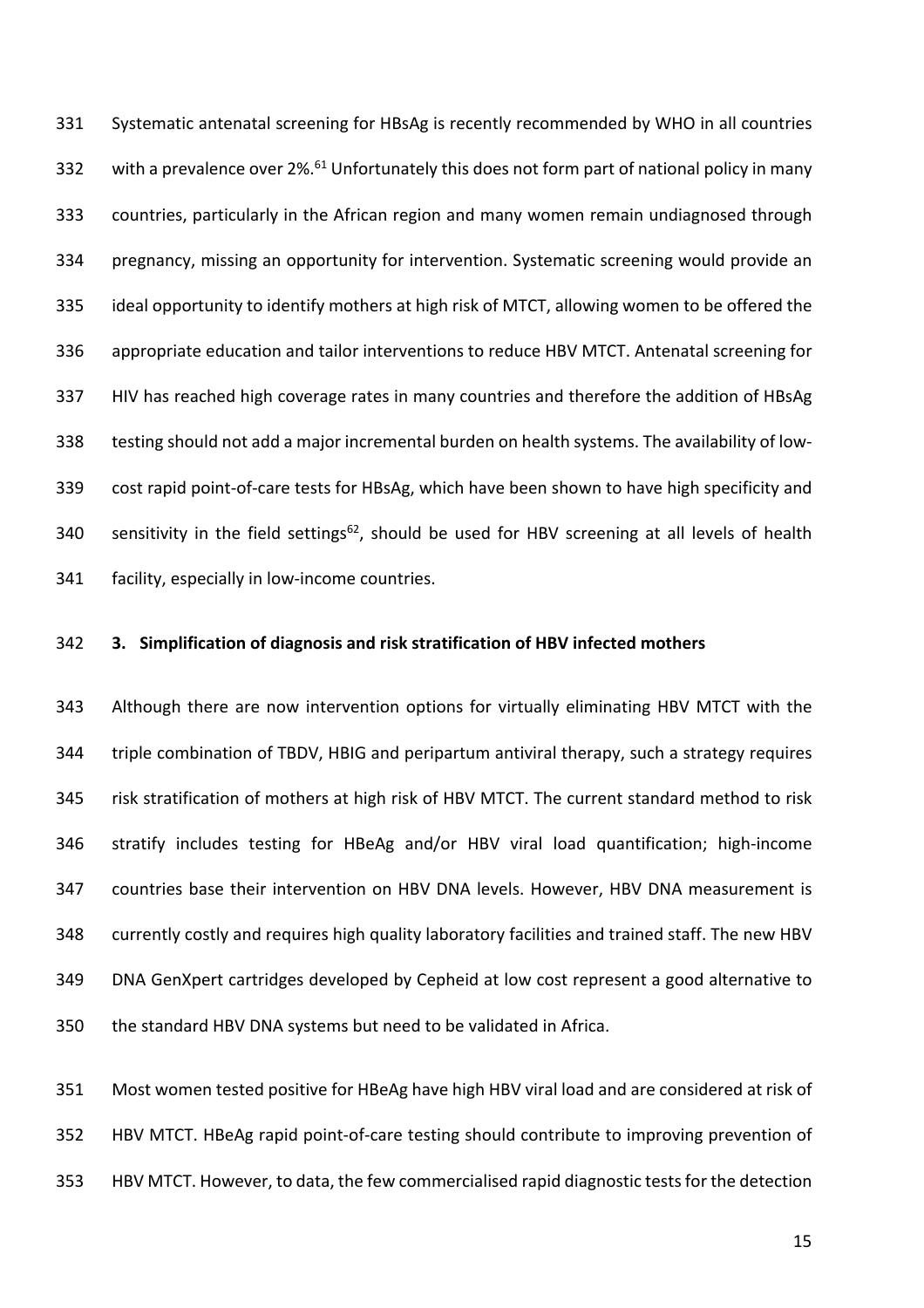of HBeAg (Standard Diagnostics Inc., Gyeonggi-do, Republic of Korea); Insight (Tulip Diagnostics Ltd., Goa, India); and OneStep (AMS UK Ltd., Antrim, UK)) have low analytical 356 sensitivity compared to the laboratory-based chemiluminescent immunoassay .

 Simplification of risk stratification would allow for targeted HBV PMTCT interventions to be rolled out on a population level in low-income countries or rural settings where there is limited access to laboratory facilities. Whether HBeAg is a good marker of HBV viral load in African HBV-infected patients is still uncertain. However, if confirmed to be an accurate marker of high viral load, it could be used instead of HBV DNA measurement to select pregnant women for antiviral therapy. Hepatitis B core-related antigen (HBcrAg) levels, 363 strongly correlated with HBV viral loads $<sup>64</sup>$  has been also found to be an accurate tool to</sup> discriminate clinically relevant HBV DNA levels in African patients; in patients with chronic HBV infection the sensitivity and specificity to diagnose high HBV DNA levels (> 200,000 IU/ml) 366 was 91.4% and 93.2%, respectively.<sup>65</sup> Therefore, HBcrAg levels, which can be measured by a serological test at a relatively low cost (<15 USD), deserves to be validated in pregnant women, to select women for peripartum antiviral treatment.

# **4. Filling data gaps particularly in Africa**

 Prevention of HBV MTCT is an underestimated public health issue in Africa and remains a neglected field of research for many years. As underlined in the WHO guidelines for the 373 management of chronic hepatitis  $B^{66}$  and recent international review commission,  $67$  there is an urgent need for more research into HBV MTCT, particularly in the African region. Currently, strategies for the prevention of HBV MTCT are mainly built on data from Asian and Western 376 Studies.<sup>43,45,68,69</sup> In the African region, the prevalence of HBsAg among pregnant women has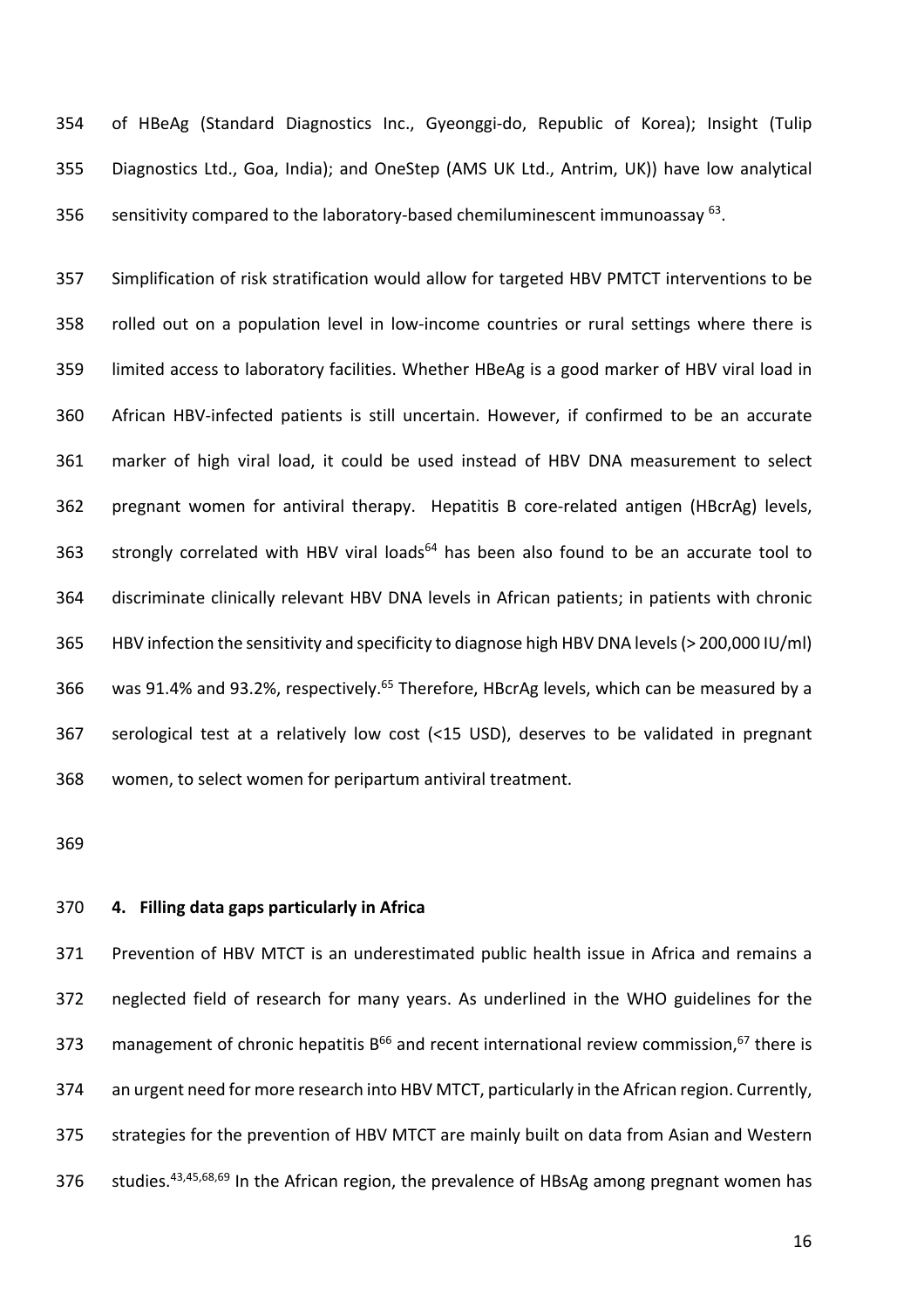been widely documented, although in the absence of a national antenatal screening programme for HBV, these data are often not nationally representative. There is also limited and conflicting data on the proportion of women at high risk of HBV MTCT (HBeAg positive/High HBV DNA levels) and efficacy of HBV PMTCT interventions. Furthermore, longitudinal data on the rate of HBV MTCT stratified by both HBeAg and HBV viral load is lacking. This lack of high-quality data, in the African region is proving an impediment to public health action and makes accurate policy planning challenging. For example, many governments in Africa are unsure whether a scale-up of TBDV is needed to achieve HBV elimination, what impact it would have and the associated cost- effectiveness of such an intervention.

#### **5. Opportunities for synergy with other health programmes**

 The international consensus seems to be a move away from purely vertical programmes, where possible, back towards more horizontal programmes of integrated health care 392 delivery.<sup>70</sup> Along with the lack of a global funding mechanism for viral hepatitis, the development of another vertical programme, solely to address HBV epidemic is unlikely to be appropriate. Rather, extending existing efforts to address this high-burden condition, whilst incorporating other programmes seems a more plausible solution. In this regard HBV is fortunate as it straddles many components of existing health systems; with strong synergies with HIV treatment, blood safety and maternal and child health – which should be capitalised on. Integration into these existing health systems is likely to help both financially and overall to population health. It would facilitate delivery of HBV PMTCT interventions and leverage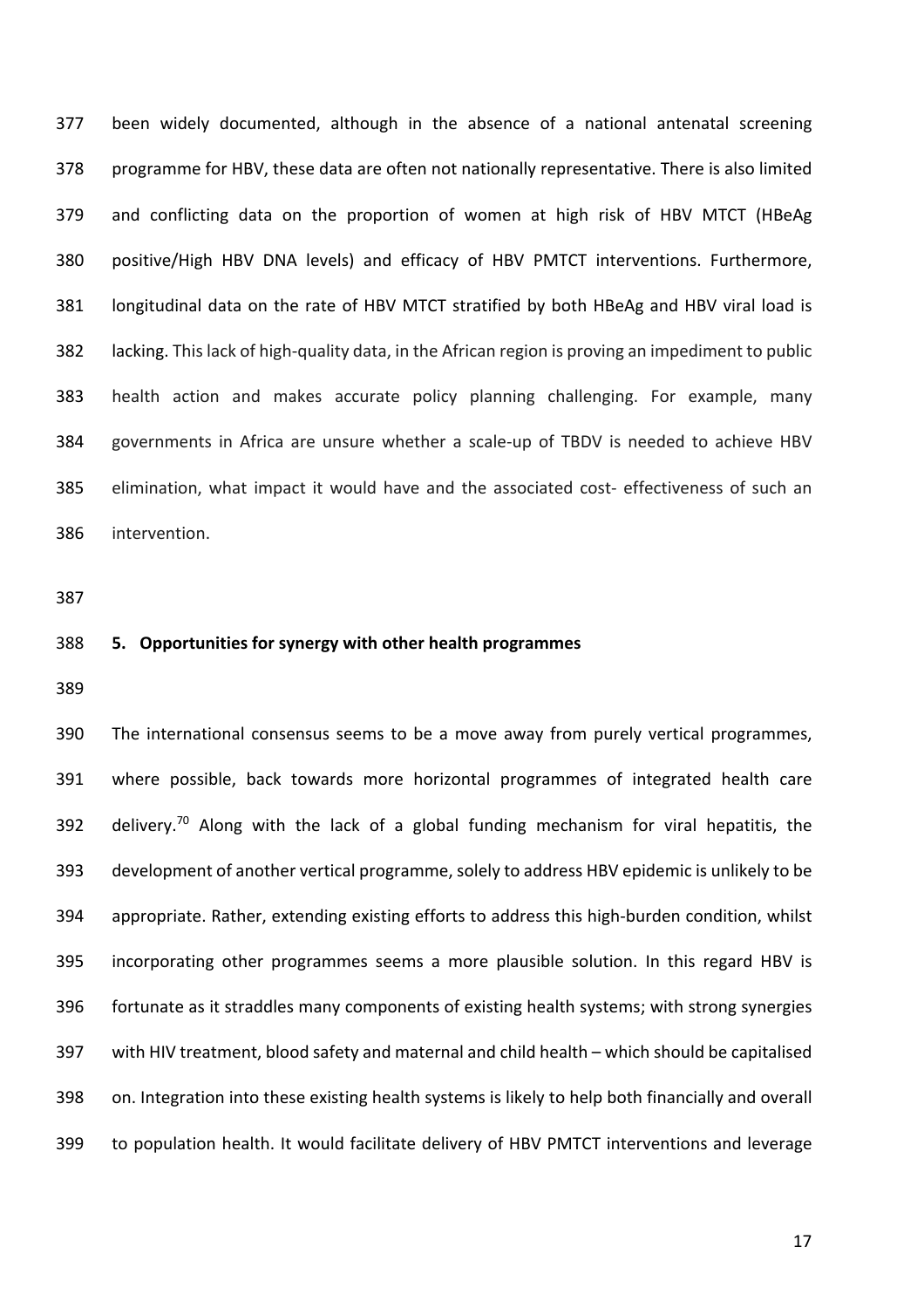existing infrastructure that has already been developed for HIV, particularly in sub-Saharan Africa. However, the acceptability, capacity and funding of such shared platforms for both the population and members of the health community need to be explored. Particularly, issues around potential stigma should be minimised.

 The effectiveness of package of simplified interventions integrated in existing health care services need to be assessed for the prevention of HBV MTCT in LMIC.

### **Conclusions**

 How individual countries move towards elimination of HBV MTCT will vary depending on local epidemiology, financial implications and existing healthcare infrastructures, and importantly political will. The main challenges are envisaged in low-income, high burden settings, particularly in the African region. The development of a carefully constructed strong national hepatitis action plans which incorporate HBV PMTCT into national strategy is needed and ensuring that all populations, whether in rural or urban settings get equal access to HBV PMTCT interventions is critical. This is likely to require a coordinated approach between immunization services and maternal health services, expanding vaccine management systems, innovative outreach approaches to provide vaccine for home and non-medicalised births and a strong political commitment to eliminating HBV MTCT.

- 
- 
-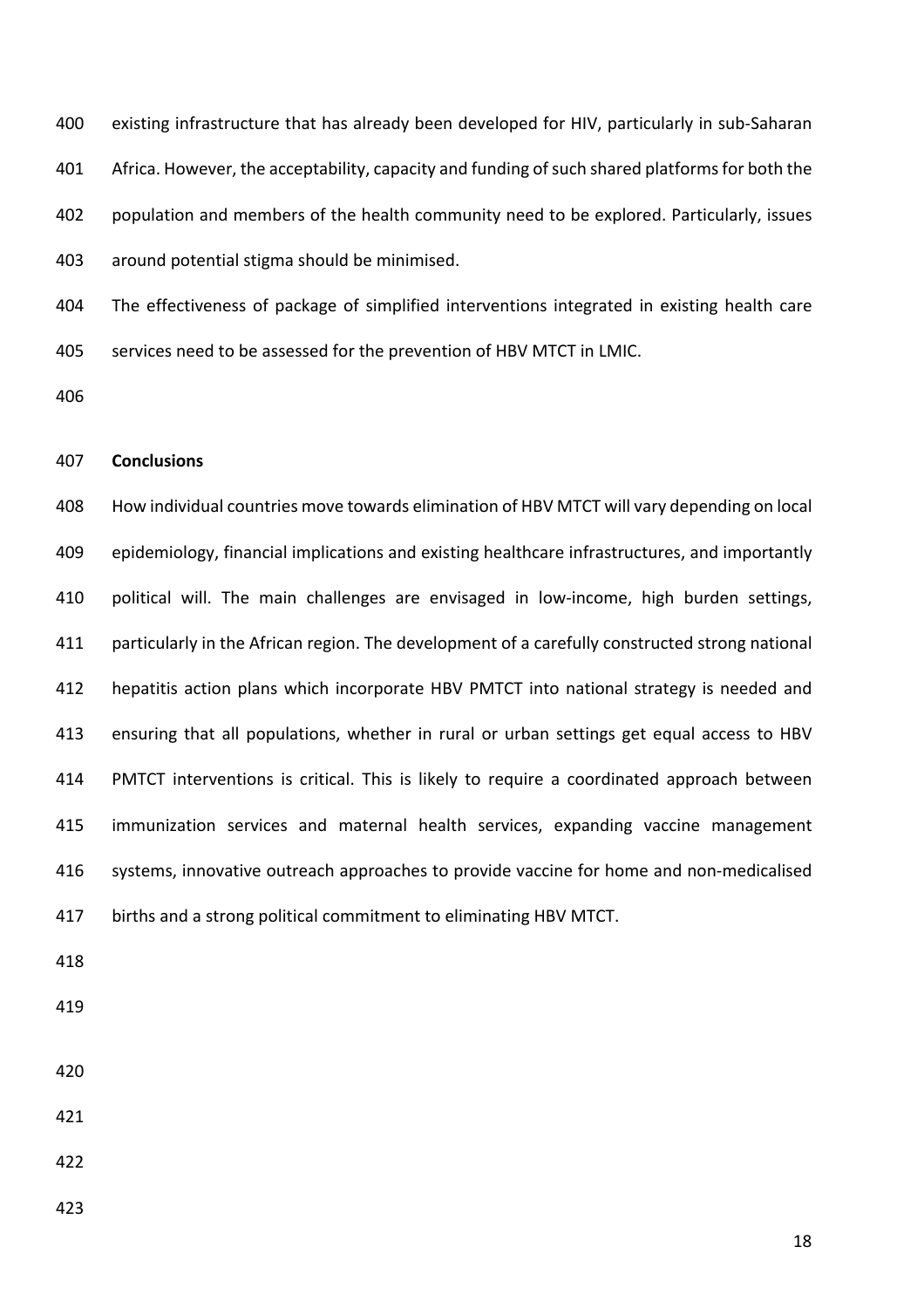**References**

 1. World Health Organization. Global hepatitis report, 2017. http://apps.who.int/iris/bitstream/10665/255016/1/9789241565455-eng.pdf?ua=1. . 2. World Health Organization. Global Health Sector Strategy on Viral Hepatitis 2016- 2012. Towards Ending Viral Hepatitis. June 2016. . 3. Nayagam S, Thursz M, Sicuri E, et al. Requirements for global elimination of hepatitis B: a modelling study. *The Lancet Infectious Diseases* 2016; **16**(12): 1399-408. 4. World Health Organization, Western Pacific Region. Regional Framework for The Triple Elimination of Mother-to-Child Transmission of HIV, Hepatitis B and Syphilis in Asia and the Pacifc, 2018–2030. World Health Organization 2018. Available at https://iris.wpro.who.int/bitstream/handle/10665.1/14193/9789290618553-eng.pdf. 5. Whittle H. Observational study of vaccine efficacy 14 years after trial of hepatitis B vaccination in Gambian children. *BMJ* 2002. 6. Coursaget P, Leboulleux D, Soumare M, et al. Twelve-year follow-up study of hepatitis B immunization of Senegalese infants. *Journal of hepatology* 1994; **21**(2): 250-4. 7. Edmunds WJ, Medley GF, Nokes DJ, Hall AJ, Whittle HC. The influence of age on the development of the hepatitis B carrier state. *Proceedings Biological sciences / The Royal Society* 1993; **253**(1337): 197-201. 8. Kao J-H. Hepatitis B viral genotypes: Clinical relevance and molecular characteristics. *Journal of gastroenterology and hepatology* 2002; **17**(6): 643-50. 9. Lin C-L, Kao J-H. The clinical implications of hepatitis B virus genotype: Recent advances. *Journal of gastroenterology and hepatology* 2011; **26**: 123-30. 10. Keane E, Funk AL, Shimakawa Y. Systematic review with meta-analysis: the risk of mother-to-child transmission of hepatitis B virus infection in sub-Saharan Africa. *Alimentary pharmacology & therapeutics* 2016; **44**(10): 1005-17. 11. Shimakawa Y, Lemoine M, Njai HF, et al. Natural history of chronic HBV infection in West Africa: a longitudinal population-based study from The Gambia. *Gut* 2016; **65**(12): 2007- 16. 12. Shimakawa Y, Lemoine M, Bottomley C, et al. Birth order and risk of hepatocellular carcinoma in chronic carriers of hepatitis B virus: a case-control study in The Gambia. *Liver international : official journal of the International Association for the Study of the Liver* 2015; **35**(10): 2318-26. 13. Shimakawa Y, Yan HJ, Tsuchiya N, Bottomley C, Hall AJ. Association of early age at establishment of chronic hepatitis B infection with persistent viral replication, liver cirrhosis and hepatocellular carcinoma: a systematic review. *PloS one* 2013; **8**(7): e69430. 14. Chiu Y-C, Liao S-F, Wu J-F, et al. Factors Affecting the Natural Decay of Hepatitis B Surface Antigen in Children with Chronic Hepatitis B Virus Infection during Long-Term Follow- Up. *The Journal of pediatrics* 2014; **165**(4): 767-72.e1. 15. Pan CQ, Duan Z, Dai E, et al. Tenofovir to Prevent Hepatitis B Transmission in Mothers with High Viral Load. *The New England journal of medicine* 2016; **374**(24): 2324-34. 16. Hyun MH, Lee YS, Kim JH, et al. Systematic review with meta-analysis: the efficacy and safety of tenofovir to prevent mother-to-child transmission of hepatitis B virus. *Alimentary pharmacology & therapeutics* 2017; **45**(12): 1493-505.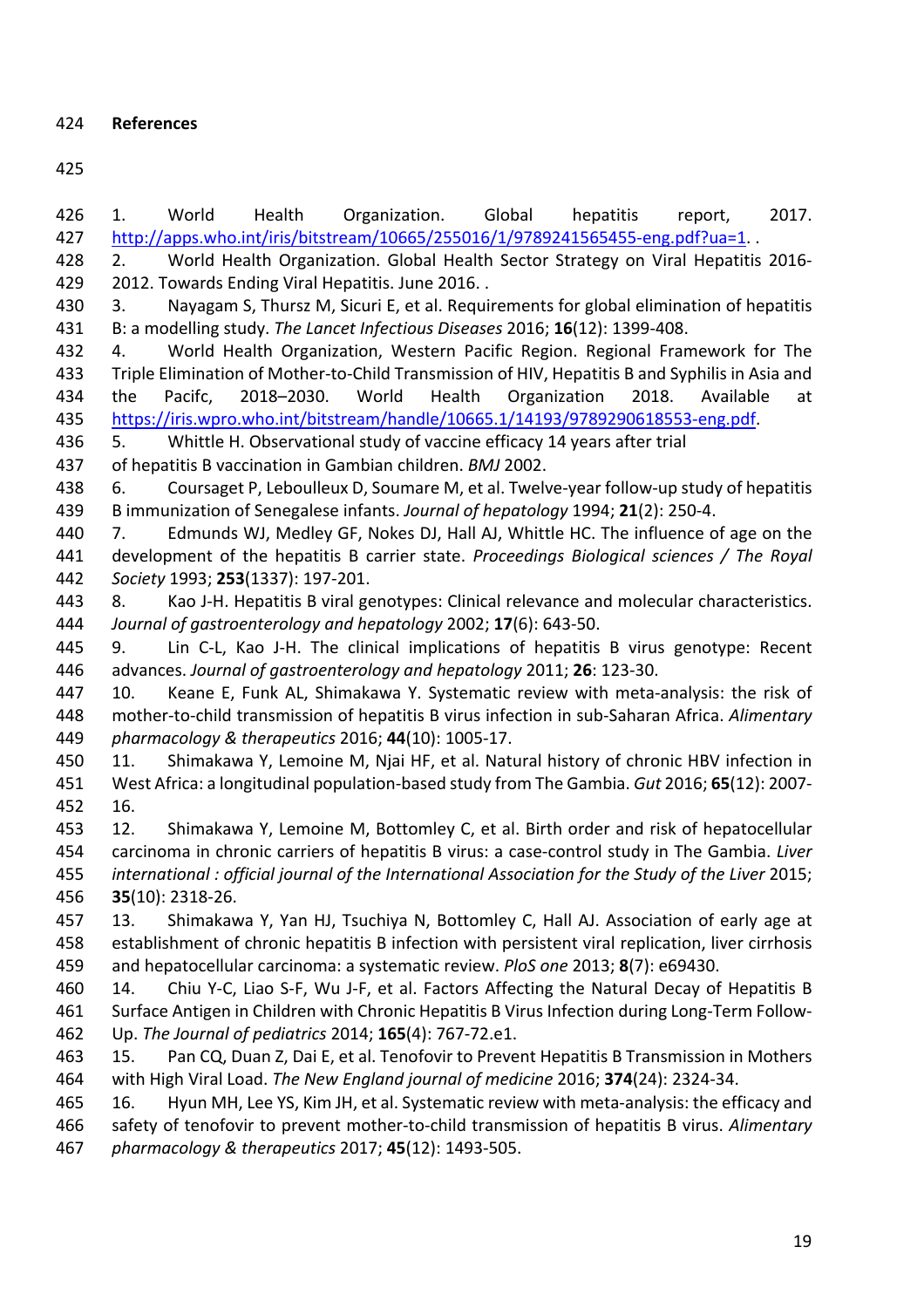17. Razavi-Shearer D, Gamkrelidze I, Nguyen MH, et al. Global prevalence, treatment, and prevention of hepatitis B virus infection in 2016: a modelling study. *The Lancet Gastroenterology & Hepatology* 2018; **3**(6): 383-403.

471 18. Cui F, Shen L, Li L, et al. Prevention of Chronic Hepatitis B after 3 Decades of Escalating Vaccination Policy, China. *Emerging infectious diseases* 2017; **23**(5): 765-72.

 19. Beasley RP, Trepo, C, Stevens, C, Szmuness, W. The eAntigen and vertical transmission of hepatitis B surface antigen. *American journal of epidemiology* 1977; **105**(2): 94-8.

 20. Okada K, Kamiyama I, Inomata M, Imai M, Miyakawa Y. e antigen and anti-e in the serum of asymptomatic carrier mothers as indicators of positive and negative transmission of hepatitis B virus to their infants. *The New England journal of medicine* 1976; **294**(14): 746-9.

 21. Stevens CE, Neurath RA, Beasley RP, Szmuness W. HBeAg and anti-HBe detection by radioimmunoassay: correlation with vertical transmission of hepatitis B virus in Taiwan. *Journal of medical virology* 1979; **3**(3): 237-41.

 22. Lee C, Gong Y, Brok J, Boxall EH, Gluud C. Hepatitis B immunisation for newborn infants of hepatitis B surface antigen-positive mothers. *The Cochrane database of systematic reviews* 2006; (2): Cd004790.

 23. Machaira M, Papaevangelou V, Vouloumanou EK, Tansarli GS, Falagas ME. Hepatitis B vaccine alone or with hepatitis B immunoglobulin in neonates of HBsAg+/HBeAg- mothers: a systematic review and meta-analysis. *The Journal of antimicrobial chemotherapy* 2015; **70**(2): 396-404.

 24. Klingler C, Thoumi AI, Mrithinjayam VS. Cost-effectiveness analysis of an additional birth dose of Hepatitis B vaccine to prevent perinatal transmission in a medical setting in Mozambique. *Vaccine* 2012; **31**(1): 252-9.

 25. Vimolket T, Poovorawan Y. An economic evaluation of universal infant vaccination strategies against hepatitis B in Thailand: an analytic decision approach to cost-effectiveness. *The Southeast Asian journal of tropical medicine and public health* 2005; **36**(3): 693-9.

 26. Chen Y-S, Zheng H, Liu Y-M, et al. Economic evaluation on infant hepatitis B vaccination combined with immunoglobulin in China, 2013. *Human vaccines & immunotherapeutics* 2016; **12**(7): 1838-46.

 27. Lu SQ, McGhee SM, Xie X, Cheng J, Fielding R. Economic evaluation of universal newborn hepatitis B vaccination in China. *Vaccine* 2013; **31**(14): 1864-9.

 28. Mandal S. Introduction of universal infant hepatitis B immunisation in the UK- paving the way to elimination. *Human vaccines & immunotherapeutics* 2019; **15**(2): 440-3.

 29. Ekra D, Herbinger KH, Konate S, et al. A non-randomized vaccine effectiveness trial of accelerated infant hepatitis B immunization schedules with a first dose at birth or age 6 weeks in Cote d'Ivoire. *Vaccine* 2008; **26**(22): 2753-61.

 30. Hepatitis B vaccines: WHO position paper - July 2017. *Wkly Epidemiol Rec* 2017; **92**(27): 369-92.

- 31. Marion SA, Pastore MT, Pi DW, Mathias RG. Long-term Follow-up of Hepatitis B Vaccine in Infants of Carrier Mothers. *American journal of epidemiology* 1994; **140**(8): 734- 46.
- 32. Cui F, Li L, Hadler SC, et al. Factors associated with effectiveness of the first dose of hepatitis B vaccine in China: 1992–2005. *Vaccine* 2010; **28**(37): 5973-8.

 33. Liang X, Bi S, Yang W, et al. Evaluation of the impact of hepatitis B vaccination among children born during 1992-2005 in China. *The Journal of infectious diseases* 2009; **200**(1): 39-

47.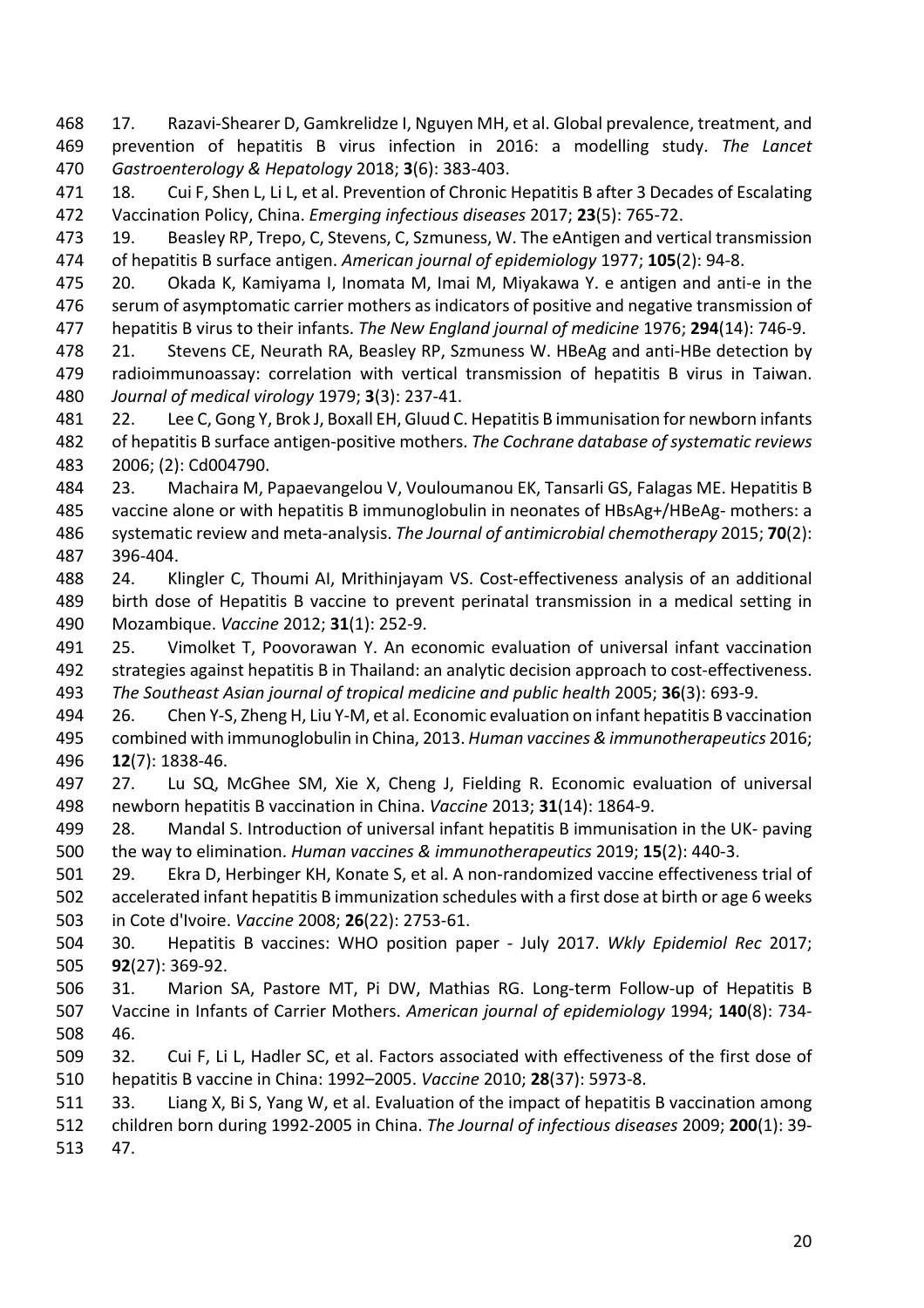34. Mao B, Patel MK, Hennessey K, Duncan RJ, Wannemuehler K, Soeung SC. Prevalence of chronic hepatitis B virus infection after implementation of a hepatitis B vaccination program among children in three provinces in Cambodia. *Vaccine* 2013; **31**(40): 4459-64.

 35. Hutin YJ, Bulterys M, Hirnschall GO. How far are we from viral hepatitis elimination service coverage targets? *Journal of the International AIDS Society* 2018; **21 Suppl 2**: e25050. 36. Miyahara R, Jasseh M, Gomez P, et al. Barriers to timely administration of birth dose

vaccines in The Gambia, West Africa. *Vaccine* 2016; **34**(29): 3335-41.

 37. Moturi E, Tevi-Benissan C, Hagan JE, et al. Implementing a Birth Dose of Hepatitis B Vaccine in Africa: Findings from Assessments in 5 Countries. *Journal of immunological sciences* 2018; **Suppl**(5): 31-40.

 38. Barbosa C, Smith EA, Hoerger TJ, et al. Cost-effectiveness Analysis of the National Perinatal Hepatitis B Prevention Program. *Pediatrics* 2014; **133**(2): 243-53.

 39. Yuan-sheng Chen HZY-mL, Fu-zhen Wang, Zhen-hua Wu, Ning Miaoa, Xiao-jin Sun, Guo-min Zhang, Fu-qiang Cui & Xiao-feng Liang. Economic evaluation on infant hepatitis B vaccination combined with immunoglobulin in China, 2013. *Human vaccines & immunotherapeutics* 2016; **12**(7): 1838-46.

 40. Guo Y, Zhang W, Zhang Y, et al. Cost-effectiveness analysis of preventing mother-to- child transmission of hepatitis B by injecting hepatitis B immune globulin. *European journal of gastroenterology & hepatology* 2012; **24**(12): 1363-9.

 41. Chen HL, Lin LH, Hu FC, et al. Effects of maternal screening and universal immunization to prevent mother-to-infant transmission of HBV. *Gastroenterology* 2012; **142**(4): 773-81 e2. 42. Brown RS, McMahon BJ, Lok ASF, et al. Antiviral therapy in chronic hepatitis B viral infection during pregnancy: A systematic review and meta-analysis. *Hepatology* 2016; **63**(1): 319-33.

 43. Greenup AJ, Tan PK, Nguyen V, et al. Efficacy and safety of tenofovir disoproxil fumarate in pregnancy to prevent perinatal transmission of hepatitis B virus. *Journal of hepatology* 2014; **61**(3): 502-7.

 44. Liu J, Wang J, Yan T, et al. Efficacy and safety of telbivudine and tenofovir disoproxil fumarate in preventing hepatitis B vertical transmission: A real-life practice. *Journal of viral hepatitis*; **0**(0).

 45. Pan CQ, Duan Z, Dai E, et al. Tenofovir to Prevent Hepatitis B Transmission in Mothers with High Viral Load. *New England Journal of Medicine* 2016; **374**(24): 2324-34.

 46. EASL 2017 Clinical Practice Guidelines on the management of hepatitis B virus infection. *Journal of hepatology* 2017; **67**(2): 370-98.

 47. Terrault NA, Bzowej NH, Chang KM, Hwang JP, Jonas MM, Murad MH. AASLD guidelines for treatment of chronic hepatitis B. *Hepatology* 2016; **63**(1): 261-83.

 48. Spearman CW, Afihene M, Ally R, et al. Hepatitis B in sub-Saharan Africa: strategies to achieve the 2030 elimination targets. *The Lancet Gastroenterology & Hepatology* 2017; **2**(12): 900-9.

 49. Shimakawa Y, Seck A, Nayagam S, Toure-Kane C, Lemoine M. Screening strategies to prevent mother-to-child transmission of hepatitis B in sub-Saharan Africa. *The Lancet Gastroenterology & Hepatology* 2018; **3**(4): 222-3.

50. WHO. Practices to improve coverage of the hepatitis B birth dose vaccine. 2012.

 51. Allison RD, Patel MK, Tohme RA. Hepatitis B vaccine birth dose coverage correlates worldwide with rates of institutional deliveries and skilled attendance at birth. *Vaccine* 2017; **35**(33): 4094-8.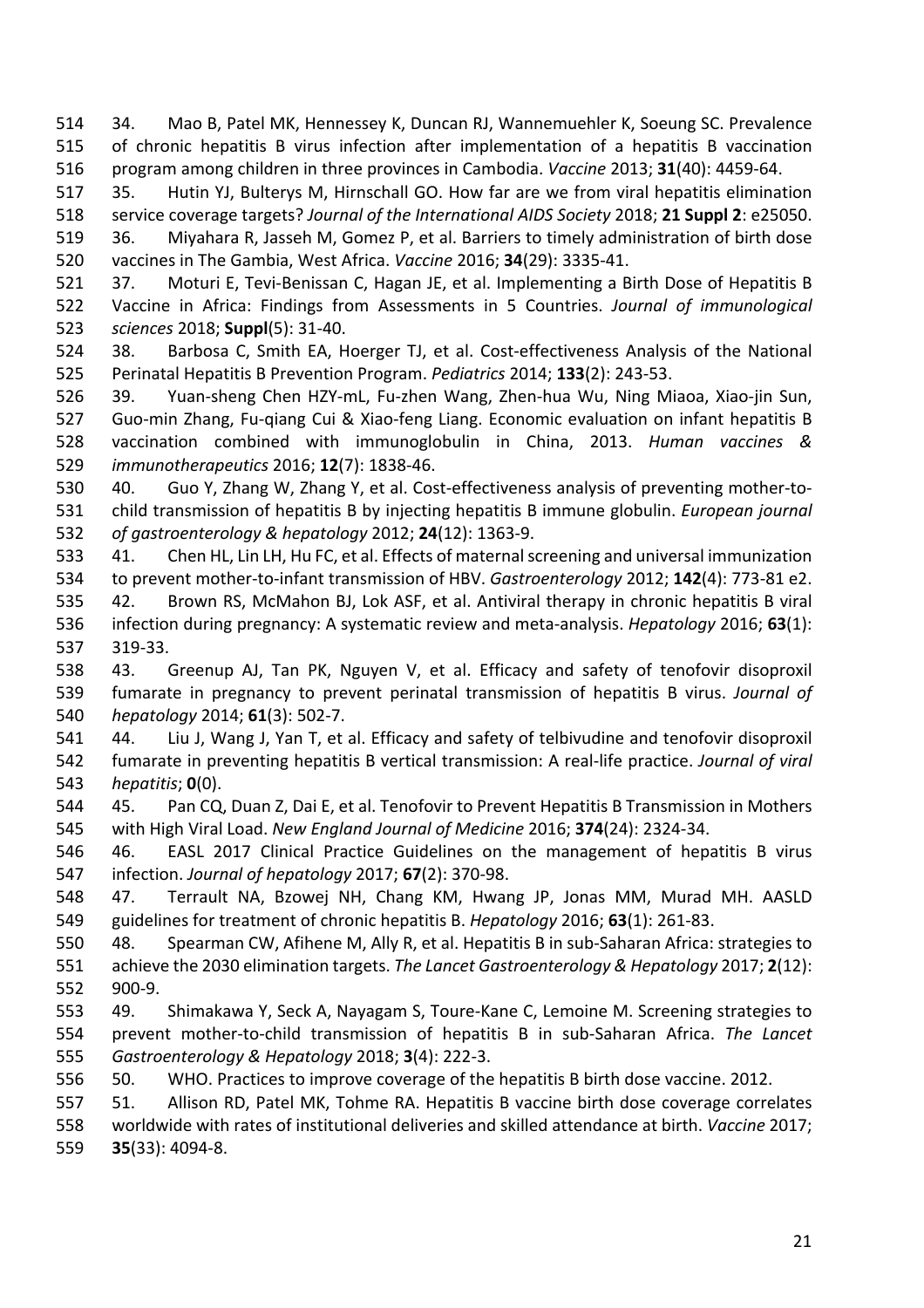52. Sutanto A, Suarnawa IM, Nelson CM, Stewart T, Soewarso TI. Home delivery of heat- stable vaccines in Indonesia: outreach immunization with a prefilled, single-use injection device. *Bulletin of the World Health Organization* 1999; **77**(2): 119-26.

 53. Diop A, Daff B, Sow M, et al. Oxytocin via Uniject (a prefilled single-use injection) versus oral misoprostol for prevention of postpartum haemorrhage at the community level: a cluster-randomised controlled trial. *The Lancet Global Health* 2016; **4**(1): e37-e44.

 54. Guillermet E, Dicko HM, Mai LTP, et al. Acceptability and Feasibility of Delivering Pentavalent Vaccines in a Compact, Prefilled, Autodisable Device in Vietnam and Senegal. *PloS one* 2015; **10**(7): e0132292.

 55. Perez Cuevas MB, Kodani M, Choi Y, et al. Hepatitis B vaccination using a dissolvable microneedle patch is immunogenic in mice and rhesus macaques. *Bioengineering & translational medicine* 2018; **3**(3): 186-96.

 56. WHO. A systematic review of monovalent hepatitis B vaccine thermostability World Health Organization, Geneva (2017).

 57. Petit D, Tevi-Benissan C, Woodring J, Hennessey K, Kahn A-L. Countries' interest in a hepatitis B vaccine licensed for the controlled temperature chain; survey results from African and Western Pacific regions. *Vaccine* 2017; **35**(49, Part B): 6866-71.

 58. Scott N, Palmer A, Morgan C, et al. Cost-effectiveness of the controlled temperature chain for the hepatitis B virus birth dose vaccine in various global settings: a modelling study. *The Lancet Global health* 2018; **6**(6): e659-e67.

 59. GAVI The Vaccine Alliance, Vaccine investment strategy. Investment Case: Hepatitis B birth dose. https://www.gavi.org/about/strategy/vaccine-investment-strategy/.

 60. Patel MK, Capeding RZ, Ducusin JU, de Quiroz Castro M, Garcia LC, Hennessey K. Findings from a hepatitis B birth dose assessment in health facilities in the Philippines: opportunities to engage the private sector. *Vaccine* 2014; **32**(39): 5140-4.

 61. WHO Guidelines Approved by the Guidelines Review Committee. WHO Guidelines on Hepatitis B and C Testing. Geneva: World Health Organization

Copyright (c) World Health Organization 2017.; 2017.

 62. Njai HF, Shimakawa Y, Sanneh B, et al. Validation of Rapid Point-of-Care (POC) Tests for Detection of Hepatitis B Surface Antigen in Field and Laboratory Settings in the Gambia, Western Africa. *Journal of Clinical Microbiology* 2015; **53**(4): 1156-63.

 63. Seck A, Ndiaye F, Maylin S, et al. Poor Sensitivity of Commercial Rapid Diagnostic Tests for Hepatitis B e Antigen in Senegal, West Africa. *Am J Trop Med Hyg* 2018; **99**(2): 428-34.

 64. Honer Zu Siederdissen C, Maasoumy B, Cornberg M. New viral biomarkers for Hepatitis B: Are we able to change practice? *Journal of viral hepatitis* 2018; **25**(11): 1226-35.

 65. Shimakawa Y, Ndow G, Njie R, et al. Hepatitis B core-related antigen (HBcrAg): an alternative to HBV DNA to assess treatment eligibility in Africa. *Clinical infectious diseases : an official publication of the Infectious Diseases Society of America* 2019.

 66. WHO Guidelines Approved by the Guidelines Review Committee. Guidelines for the Prevention, Care and Treatment of Persons with Chronic Hepatitis B Infection. Geneva: World Health Organization

Copyright (c) World Health Organization 2015.; 2015.

 67. Cooke GS, Andrieux-Meyer I, Applegate TL, et al. Accelerating the elimination of viral hepatitis: a Lancet Gastroenterology & Hepatology Commission. *The lancet Gastroenterology* 

*& hepatology* 2019; **4**(2): 135-84.